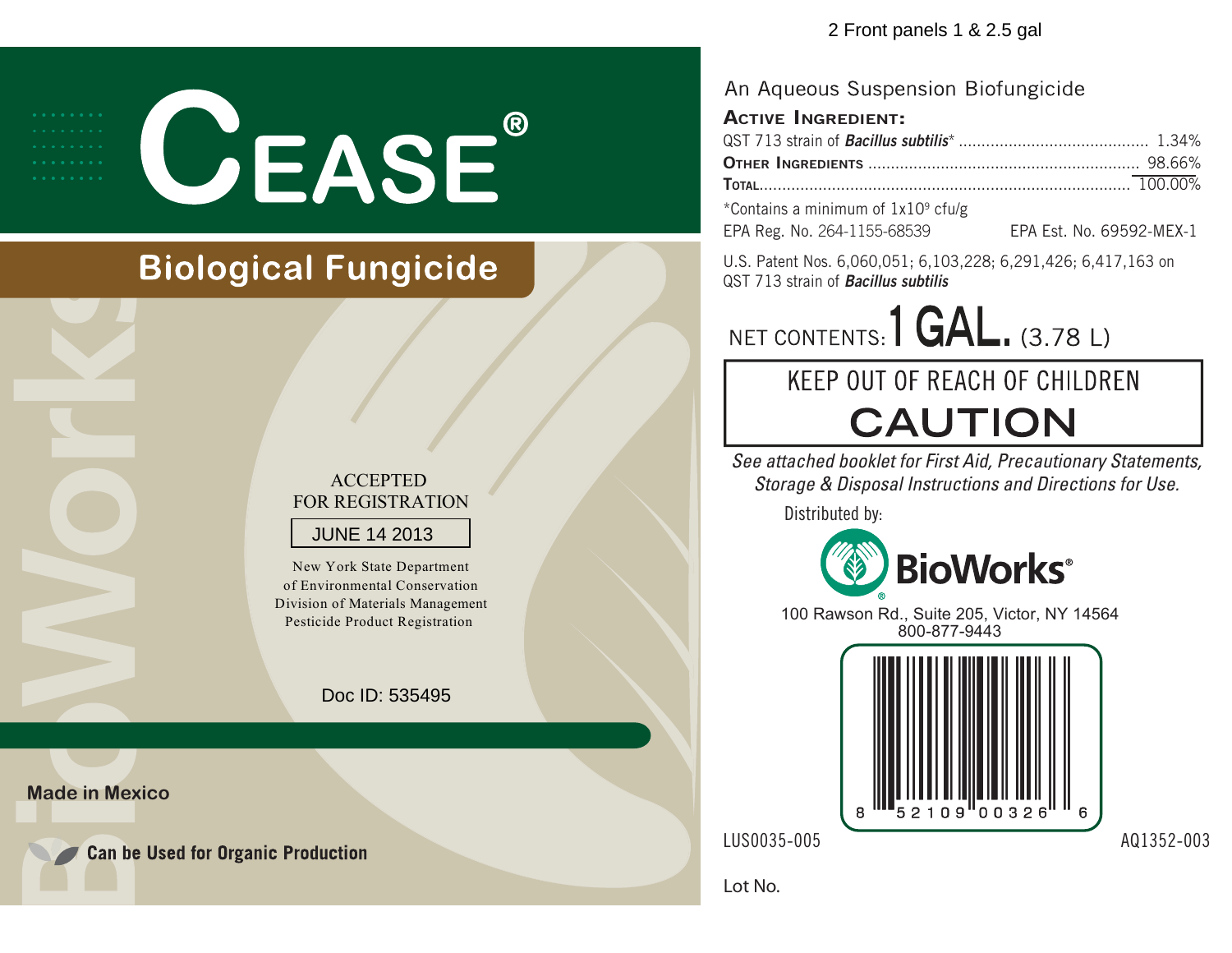

## **Biological Fungicide**

### ACCEPTED FOR REGISTRATION

JUNE 14 2013

New York State Department of Environmental Conservation Division of Materials Management Pesticide Product Registration

### An Aqueous Suspension Biofungicide

### **ACTIVE INGREDIENT:**

| QST 713 strain of <b>Bacillus subtilis</b> *  1.34% |  |
|-----------------------------------------------------|--|
|                                                     |  |
|                                                     |  |
| *Contains a minimum of 1x10 <sup>9</sup> cfulg      |  |

\*Contains a minimum of 1x109 cfu/g EPA Est. No. 69592-MEX-1

U.S. Patent Nos. 6,060,051; 6,103,228; 6,291,426; 6,417,163 on QST 713 strain of *Bacillus subtilis*

NET CONTENTS:  $2.5$  GAL, (9.46 L)

## **KEEP OUT OF REACH OF CHILDREN CAUTION**

See attached booklet for First Aid, Precautionary Statements, Storage & Disposal Instructions and Directions for Use.



**Distributed by:**



LUS0039-003 AQ1352-003 100 Rawson Rd., Suite 205, Victor, NY 14564 800-877-9443

Lot No.

**Made in Mexico** 



**Can be Used for Organic Production**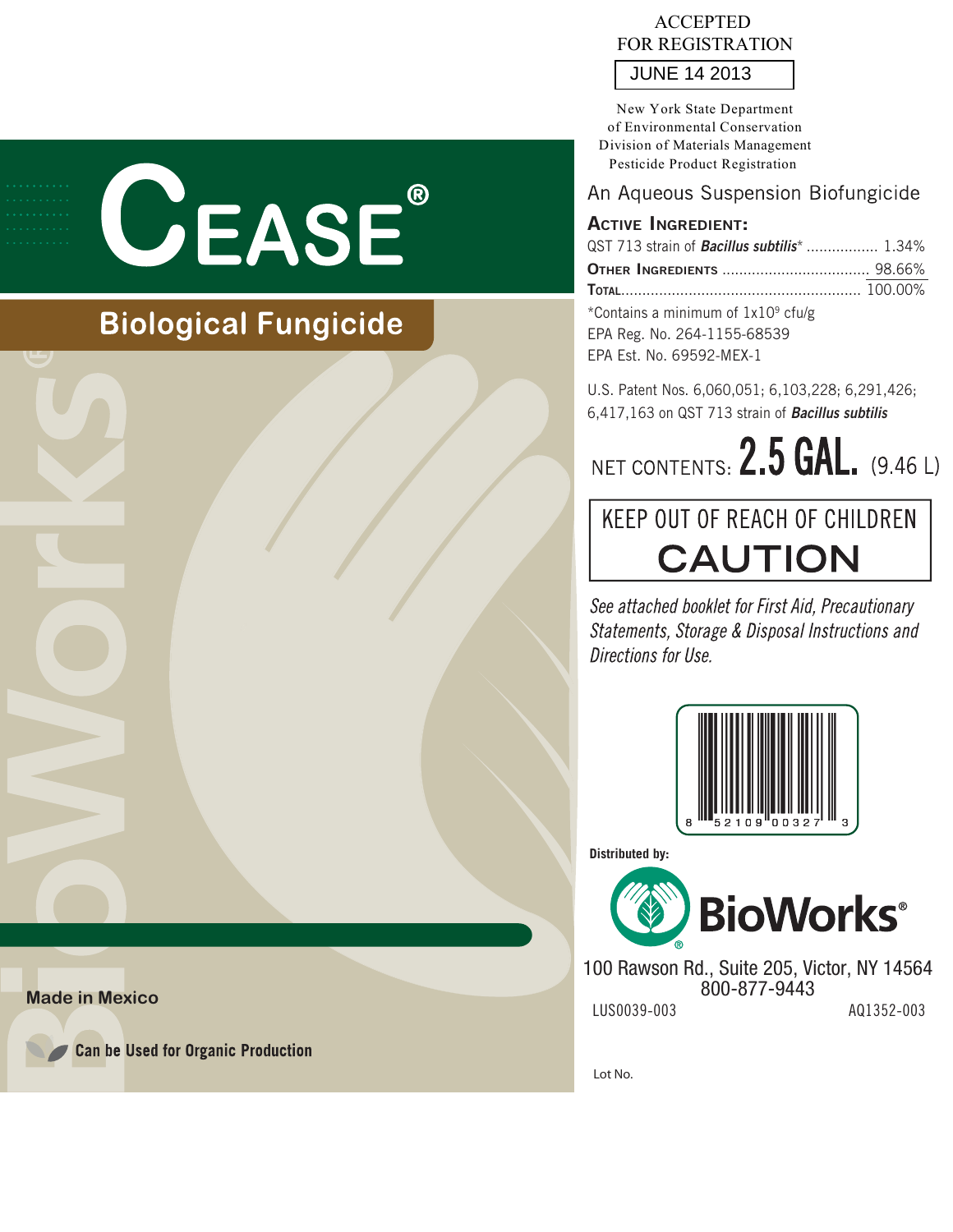### **PRECAUTIONARY STATEMENTSHAZARDS TO HUMANS & DOMESTIC ANIMALSCAUTION**

 Harmful if inhaled. Avoid breathing spray mist. Remove contaminated clothing and wash before reuse.

## **FIRST AID:**

### **IF INHALED:**

- Move person to fresh air.
- If person is not breathing, call 911 or an ambulance, then give artificial respiration, preferably mouth-to-mouth if possible.
- Call a poison control center or doctor for further treatment advice. Have the product label with you when calling a poison control center or doctor or going for treatment.

### **PERSONAL PROTECTIVE EQUIPMENT (PPE)**

Applicators and other handlers must wear:

- Long-sleeved shirt and long pants
- Waterproof gloves
- Shoes plus socks

Mixers/loaders and applicators must wear a dust/mist filtering respirator meeting NIOSH standards of at least N-95, R-95, or P-95. Repeated exposure to high concentrations of microbial proteins can cause allergic sensitization.

Follow manufacturer's instructions for cleaning and maintaining PPE. If no such instructions are available, use detergent and hot water for washables. Keep and wash PPE separately from other laundry.

### **ENGINEERING CONTROLS**

When handlers use closed systems, enclosed cabs, or aircraft in a manner that meets requirements listed in the Worker Protection Standard (WPS) for agricultural pesticides, the handler PPE requirements may be reduced or modified as specified in the WPS. IMPORTANT: When reduced PPE is worn because a closed system is being used, handlers must be provided all PPE specified above for "applicators and other handlers" and have such PPE immediately available for use in an emergency, such as a spill or equipment break-down.

**USER SAFETY RECOMMENDATIONS**Users should:

- Wash hands before eating, drinking, chewing gum, using tobacco or using the toilet.
- Remove clothing/PPE immediately if pesticide gets inside. Then wash thoroughly and put on clean clothing.
- Remove PPE immediately after handling this product. Wash the outside of gloves before removing. As soon as possible, wash thoroughly and change into clean clothing.

### **ENVIRONMENTAL HAZARDS**

For terrestrial uses: Do not apply directly to water, or to areas where surface water is present or to intertidal areas below the meanhigh water mark. Do not contaminate water when disposing of equipment washwater or rinsate. Do not apply when weather conditions favor drift or runoff from treated areas.

### **EMERGENCY INFORMATION**

For MEDICAL And TRANSPORTATION Emergencies ONLY Call 24 Hours A Day 1-800-334.7577.

### **DIRECTIONS FOR USE**

It is a violation of Federal law to use this product in a manner inconsistent with its labeling. Do not apply this product in a way that will contact workers or other persons, either directly or through drift. Only protected handlers may be in the area during application.

For any requirements specific to your State or Tribe, consult the State or Tribal Agency responsible for pesticide regulation.

## **STORAGE AND DISPOSAL**

Do not contaminate water, food, or feed by storage and disposal.

**PESTICIDE STORAGE:** Store in a dry area inaccessible to children. Store in original containers only. Keep container closed when not in use.

**PESTICIDE DISPOSAL:** To avoid wastes, use all material in this container by application according to label directions. If wastes cannot be avoided, offer remaining product to a waste disposal facility or disposal program (often such programs are run by state or local governments or by industry.)

### **CONTAINER DISPOSAL:**

**For 1.0-gallon, 2.5-gallon, 3-gallon, or 5-gallon plastic containers –** Nonrefillable container. Do not reuse or refill this container. Triple rinse container (or equivalent) promptly after emptying. Triple rinse as follows: Empty the remaining contents into application equipment or mix tank and drain for 10 seconds after the flow begins to drip. Fill the container  $\frac{1}{4}$  full with water and recap. Shake for 10 seconds. Pour rinsate into application equipment or a mix tank or store rinsate for later use or disposal. Drain for 10 seconds after the flow begins to drip. Repeat this procedure two more times. Then offer for recycling, if available, or puncture and dispose of in a sanitary landfill or by incineration. Do not burn, unless allowed by state and local ordinances. If burned, stay out of smoke. **For 30-gallon plastic containers –** Nonrefillable container. Do not reuse or refill this container. Triple rinse container (or equivalent) promptly after emptying. Triple rinse as follows: Empty the remaining contents into application equipment or mix tank. Fill the container ¼ full with water. Replace and tighten closures. Tip container on its side and roll it back and forth, ensuring at least one complete revolution, for 30 seconds. Stand the container on its end and tip it back and forth several times. Empty rinsate into application equipment or a mix tank or store rinsate for later use or disposal. Repeat this procedure two more times. Then offer for recycling if available, or puncture and dispose of in a sanitary landfill or by incineration. Do not burn, unless allowed by state and local ordinances. If burned, stay out of smoke. **For 110-gallon or larger returnable mini-bulk containers –** Return empty container for reuse. Refillable container. Refill this container with pesticide only. Do not reuse this container for any other purpose. Cleaning the container before final disposal is the responsibility of the person disposing of the container. Cleaning before refilling is the responsibility of the refiller. To clean the container before final disposal. empty the remaining contents from this container into application equipment or mix tank. Fill the container about 10 percent full with water. Agitate vigorously or recirculate water with the pump for 2 minutes. Pour or pump rinsate into application equipment or rinsate collection system. Repeat this rinsing procedure two more times. Then offer for recycling if available, or puncture and dispose of in a sanitary landfill or by incineration. Do not burn, unless allowed by state and local ordinances. If burned, stay out of smoke.

BioWorks, Inc. 100 Rawson Rd., Suite 205, Victor, NY 14564  $\bullet$ (800) 877-9443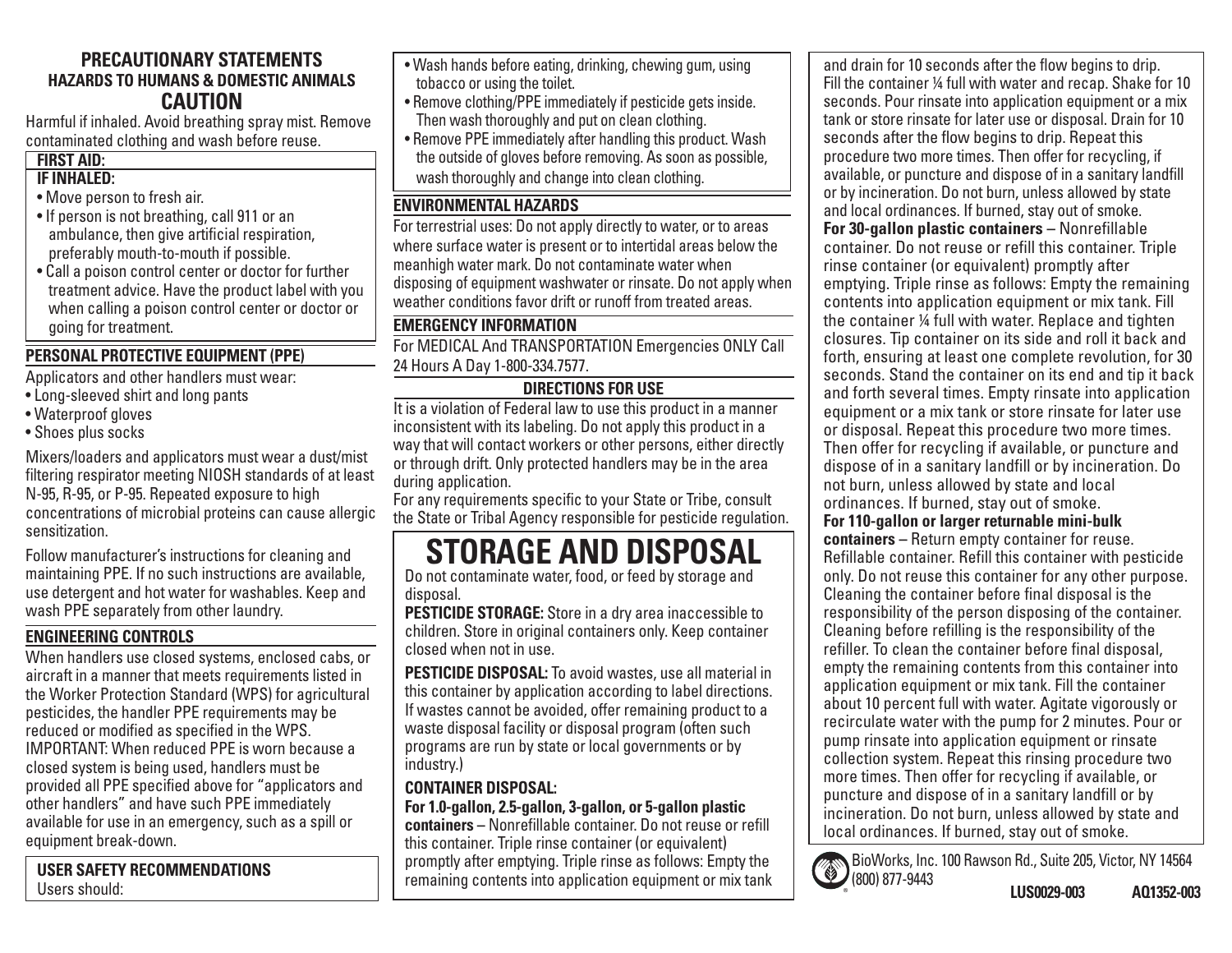**CEASE®** 

### **An Aqueous Suspension Biofungicide**

FOR USE ON ORNAMENTALS, TREES, SHRUBS, SEEDLINGS, CONIFERS, AND GREENHOUSE VEGETABLES USE IN FIELD APPLICATIONS, GREENHOUSES, GLASSHOUSES, NURSERIES, SHADE HOUSES, INTERIORSCAPES, SEEDLING PRODUCTION SITES, AND FOREST SEEDLING PRODUCTION SITES

#### **Active Ingredient:**

| $QST$ 713 strain of <b>Bacillus subtilis</b> *1.34%                                                                                                                                                                                                                                                                                                 |  |
|-----------------------------------------------------------------------------------------------------------------------------------------------------------------------------------------------------------------------------------------------------------------------------------------------------------------------------------------------------|--|
| <b>OTHER INGREDIENTS</b> 98.66%                                                                                                                                                                                                                                                                                                                     |  |
|                                                                                                                                                                                                                                                                                                                                                     |  |
| *Contains a minimum of 1x10 <sup>9</sup> cfu/g                                                                                                                                                                                                                                                                                                      |  |
| $\overline{a}$ , $\overline{b}$ , $\overline{a}$ , $\overline{a}$ , $\overline{a}$ , $\overline{a}$ , $\overline{a}$ , $\overline{a}$ , $\overline{a}$ , $\overline{a}$ , $\overline{a}$ , $\overline{a}$ , $\overline{a}$ , $\overline{a}$ , $\overline{a}$ , $\overline{a}$ , $\overline{a}$ , $\overline{a}$ , $\overline{a}$ , $\overline{a}$ , |  |

EPA Reg. No. 264-1155-68539 EPA Est. No. 69592-MEX-1

U.S. Patent Nos. 6,060,051; 6,103,228; 6,291,426; 6,417,163 on QST 713 strain of *Bacillus subtilis*

**Can be Used for Organic Production** 

### KEEP OUT OF REACH OF CHILDREN **CAUTION**

See attached booklet for First Aid, Precautionary Statements, Storage & Disposal Instructions and Directions for Use.

Distributed by:



LUS0036-005 AQ1352-003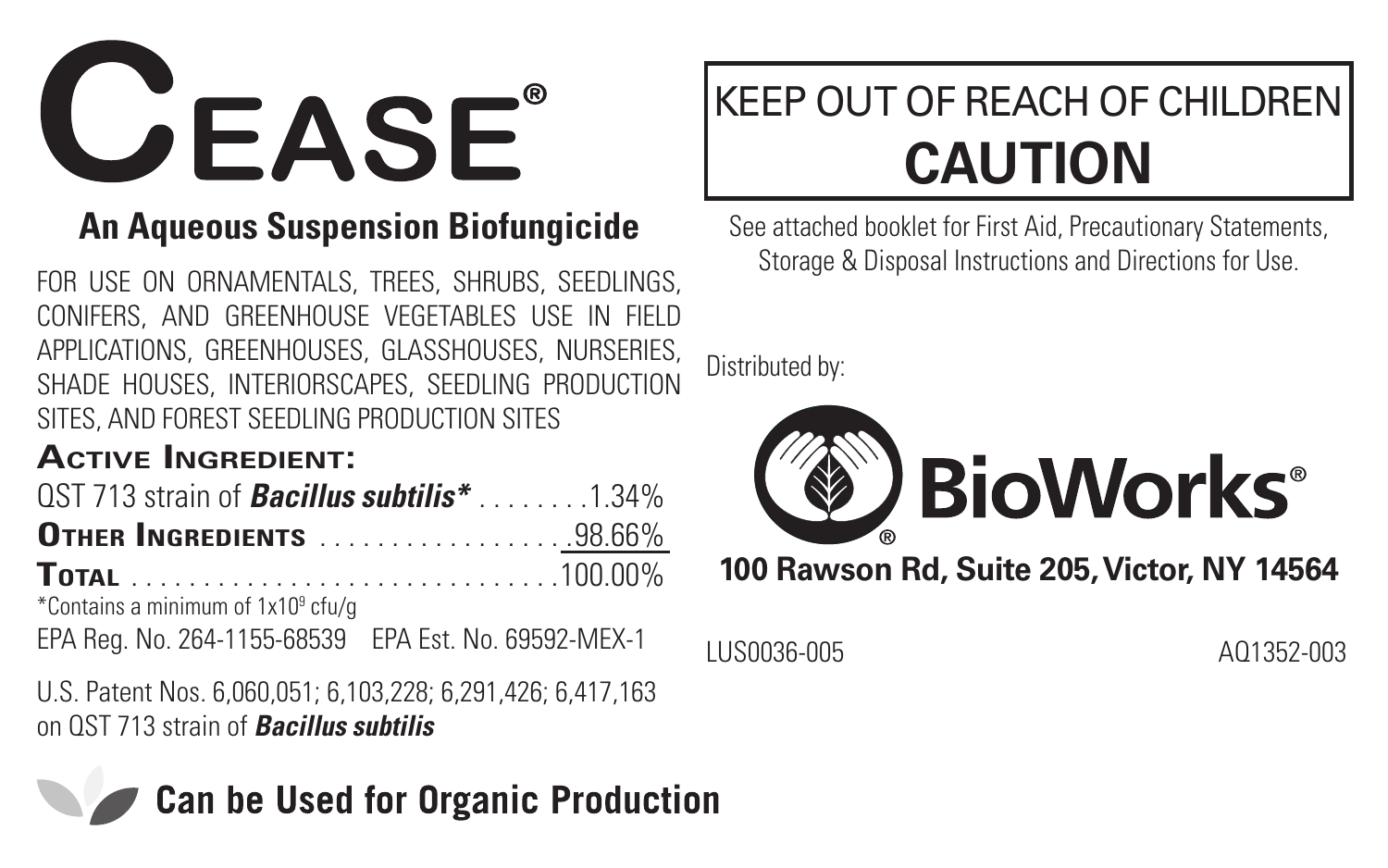#### **PRECAUTIONARY STATEMENTS HAZARDS TO HUMANS & DOMESTIC ANIMALS CAUTION**

Harmful if inhaled. Avoid breathing spray mist. Remove contaminated clothing and wash before reuse.

#### **FIRST AID: IF INHALED:**

- Move person to fresh air.
- If person is not breathing, call 911 or an ambulance, then give artificial respiration, preferably mouth-to-mouth if possible.

• Call a poison control center or doctor for further treatment advice. Have the product label with you when calling a poison control center or doctor or going for treatment.

#### **PERSONAL PROTECTIVE EQUIPMENT (PPE)**

Applicators and other handlers must wear:

- Long-sleeved shirt and long pants
- Waterproof gloves
- Shoes plus socks

Mixers/loaders and applicators must wear a dust/mist filtering respirator meeting NIOSH standards of at least N-95, R-95, or P-95. Repeated exposure to high concentrations of microbial proteins can cause allergic sensitization.

Follow manufacturer's instructions for cleaning and maintaining PPE. If no such instructions are available, use detergent and hot water for washables. Keep and wash PPE separately from other laundry.

#### **ENGINEERING CONTROLS**

When handlers use closed systems, enclosed cabs, or aircraft in a manner that meets requirements listed in the Worker Protection Standard (WPS) for agricultural pesticides, the handler PPE requirements may be reduced or modified as specified in the WPS. IMPORTANT: When reduced PPE is worn because a closed system is being used, handlers must be provided all PPE specified above for "applicators and other handlers" and have such PPE immediately available for use in an emergency, such as a spill or equipment break-down.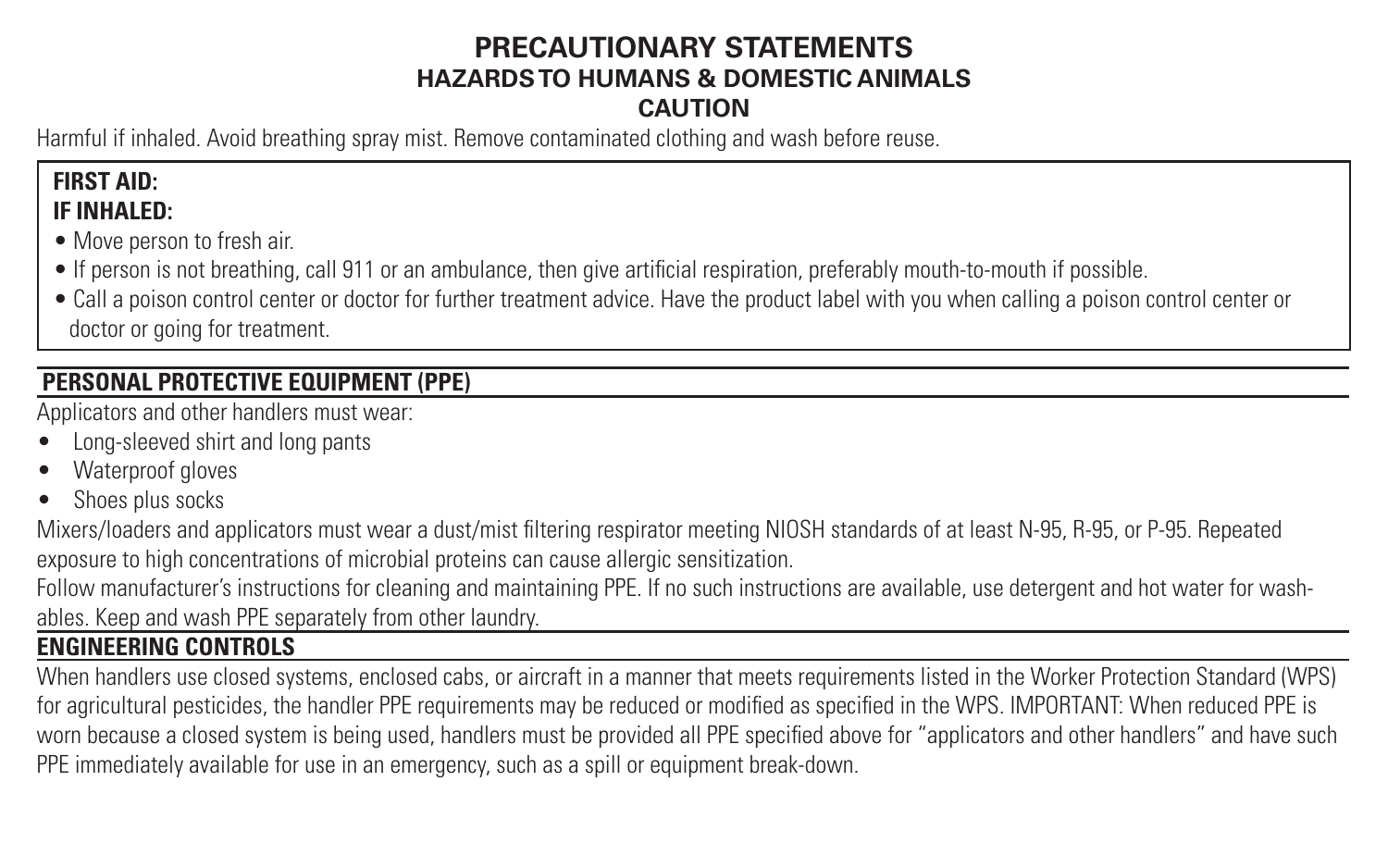#### **USER SAFETY RECOMMENDATIONS**

Users should:

- Wash hands before eating, drinking, chewing gum, using tobacco or using the toilet.
- Remove clothing/PPE immediately if pesticide gets inside. Then wash thoroughly and put on clean clothing.
- Remove PPE immediately after handling this product. Wash the outside of gloves before removing. As soon as possible, wash thoroughly and change into clean clothing.

#### **ENVIRONMENTAL HAZARDS**

For terrestrial uses: Do not apply directly to water, or to areas where surface water is present or to intertidal areas below the mean high water mark. Do not contaminate water when disposing of equipment washwater or rinsate. Do not apply when weather conditions favor drift or runoff from treated areas.

#### **EMERGENCY INFORMATION**

For MEDICAL And TRANSPORTATION Emergencies ONLY Call 24 Hours A Day 1-800-334-7577.

#### **DIRECTIONS FOR USE**

It is a violation of Federal law to use this product in a manner inconsistent with its labeling. Do not apply this product in a way that will contact workers or other persons, either directly or through drift. Only protected handlers may be in the area during application.

For any requirements specific to your State or Tribe, consult the State or Tribal agency responsible for pesticide regulation.

#### **AGRICULTURAL USE REQUIREMENTS**

Use this product only in accordance with its labeling and with the Worker Protection Standard, 40 CFR Part 170. This Standard contains requirements for the protection of agricultural workers on farms, forests, nurseries and greenhouses and handlers of agricultural pesticides. It contains requirements for training, decontamination, notification and emergency assistance. It also contains specific instructions and exceptions pertaining to the statements on this label about personal protective equipment (PPE), and restricted entry interval. The requirements in this box only apply to uses of this product that are covered by the Worker Protection Standard.

#### **Do not enter or allow worker entry into treated areas during the restricted-entry interval (REI) of 4 hours.**

Exception: if the product is soil injected or soil incorporated, the Worker Protection Standard, under certain circumstances, allows workers to enter the treated area if there will be no contact with anything that has been treated.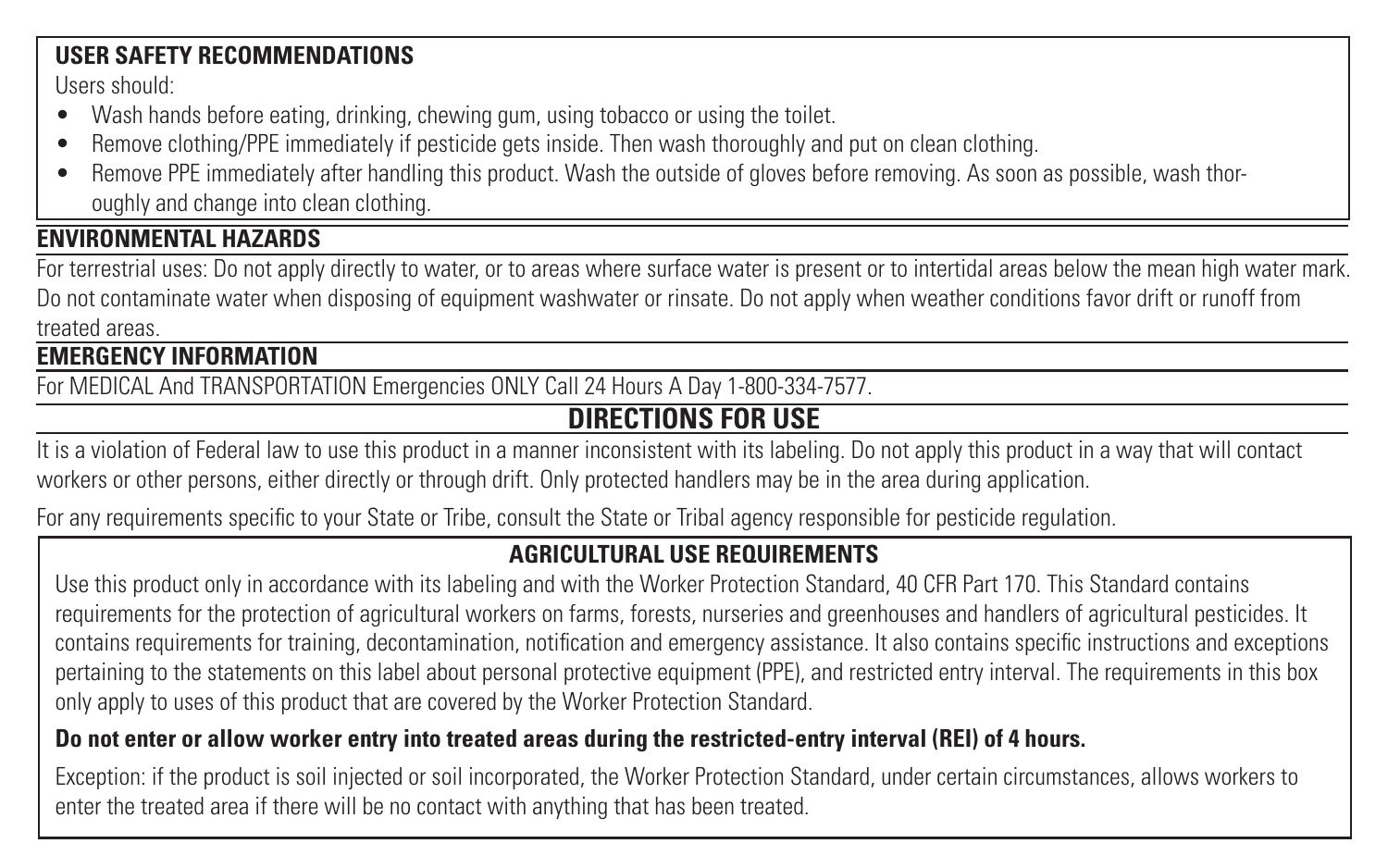PPE required for early entry to treated areas that is permitted under the Worker Protection Standard and that involves contact with anything that has been treated, such as plants, soil or water is:

- coveralls
- waterproof gloves
- shoes plus socks

#### **NON-AGRICULTURAL USE REQUIREMENTS**

The requirements in this box apply to uses that are NOT within the scope of the Worker Protection Standard for agricultural pesticides (40 CFR Part 170). The WPS applies when this product is used to produce agricultural plants on farms, forests, nurseries or green houses. Post harvest treatment of harvested agricultural plants does not does not fall within the scope of the WPS. An agricultural plant is considered harvested when 1) a desirable portion of the agricultural plant (seed, fruit, flower, stem, foliage or roots) is detached from its parent or 2) a whole agricultural plant is separated from its growth media (soil, water, or other media). PPF for applicators treating portions of harvested

agricultural plants or handlers exposed to treated portions of harvested agricultural plants is waterproof gloves. Keep unprotected persons from handling portions of harvested agricultural plants that have been treated until sprays have dried.

Commercial treatment of plants that are in ornamental gardens, parks, golf courses, and public or residential turf and grounds, and that are intended only for aesthetic purposed or climatic modification: Keep unprotected persons out of treated areas until sprays have dried.

#### **GENERAL USE INFORMATION**

CEASE is a broad spectrum, preventative product for the control or suppression of many important plant diseases. Apply CEASE as a foliar spray alone, in alternating spray programs or in tank mixes with other registered crop protection products. Apply CEASE as a soil drench alone, in alternating spray programs or in tank mixes with other registered crop protection products. When conditions are conducive to heavy disease pressure, use CEASE in a rotational program with other registered fungicides. Apply CEASE with spray equipment commonly used for making ground or aerial applications and sprinkler/irrigation systems commonly used for chemigation. Heavy rainfall or irrigation shortly after application may require retreatment. CEASE can be used for organic production.

CEASE is most effectively used in a preventive disease management program. For improved performance, use CEASE in a tank–mix or rotational program with other registered fungicides. When using CEASE alone for the first time, use a rate of 4 qt. CEASE per acre. Increase the application rate and/or decrease spray intervals of CEASE depending on disease pressure. To enhance performance, consider adding a surfactant, known to be safe to the target crop, to the spray tank to improve penetration and coverage of above-ground portions of the plant.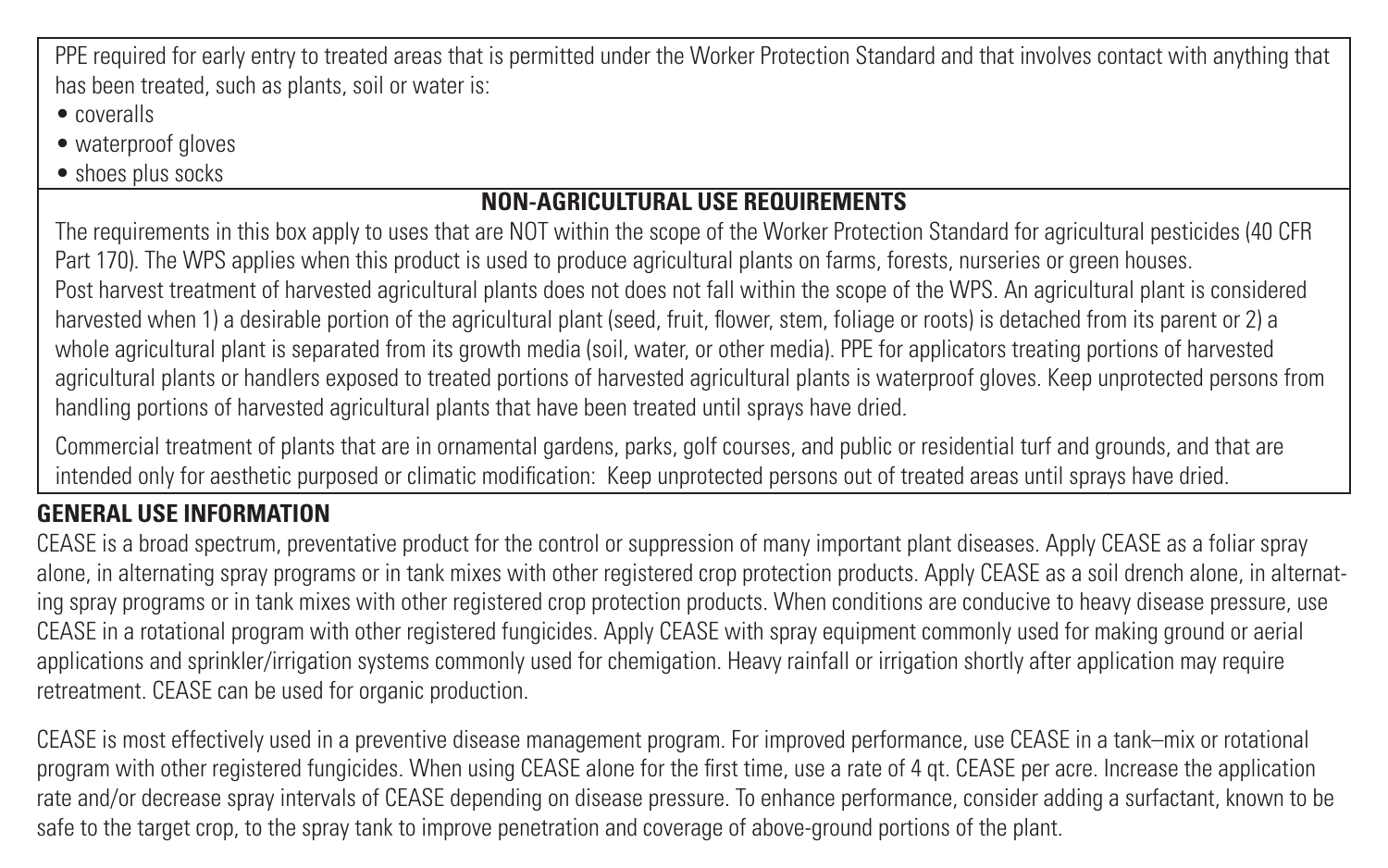#### **INTEGRATED PEST MANAGEMENT (IPM)**

Integrate CEASE into an overall disease and pest management strategy whenever fungicide use is necessary. Follow practices known to reduce disease development. Consult local agricultural authorities for specific IPM strategies developed for your crop(s) and location.

Be sure use of this product conforms to resistance management strategies, which may include rotating and/or tank-mixing with other products with different modes of action.

#### **USE RATE DETERMINATION**

Carefully read and follow all label directions, use rates and restrictions. Application of CEASE prior to or in the early stages of disease development provides the best control or suppression of the targeted plant disease. Use maximum label rates and shortened spray intervals for conditions conducive to threatening or rapid disease development. For proper application, determine the number of acres to be treated, the label use rate and select appropriate gallonage to give good canopy penetration and coverage of plant parts to be protected. Prepare only the amount of spray solution required to treat the measured acreage. Accurate spray equipment calibration is essential prior to use.

#### **PREHARVEST INTERVAL**

CEASE can be applied up to and including the day of harvest.

#### **APPLICATION INSTRUCTIONS**

**GENERAL:** Avoiding spray drift at the application site is the responsibility of the applicator. The interaction of many equipment- and weatherrelated factors determines the potential for spray drift. The applicator and the grower/treatment coordinator are responsible for considering all of these factors when making decisions. Where states have more stringent regulations, they should be observed. Note: This section is advisory in nature and does not supersede the mandatory label requirements.

GROUND: Be sure to maintain agitation during mixing and application to assure uniform product suspension. Thorough coverage of all foliage is essential for effective disease control. CEASE can be applied in commonly used ground equipment, hose-end, pressurized, greenhouse, and hand-held sprayers. To achieve good coverage use proper spray pressure, gallonage per acre, nozzles, nozzle spacing and ground speed. Consult spray nozzle and accessory catalogues for specific information on proper equipment calibration.

**AERIAL:** This product can be applied by aerial application. Refer to the Aerial Drift Reduction Advisory Information section of this label for general directions and precautions. Use the application rate indicated for the appropriate crop in sufficient water to achieve thorough coverage, typically between 3 – 20 gallons of water per acre depending upon the crop. Three gallons of water per acre is the minimum.

**CHEMIGATION:** This product can be applied through sprinkler (center pivot, lateral move, end tow, side (wheel) roll, traveler, solid set, and hand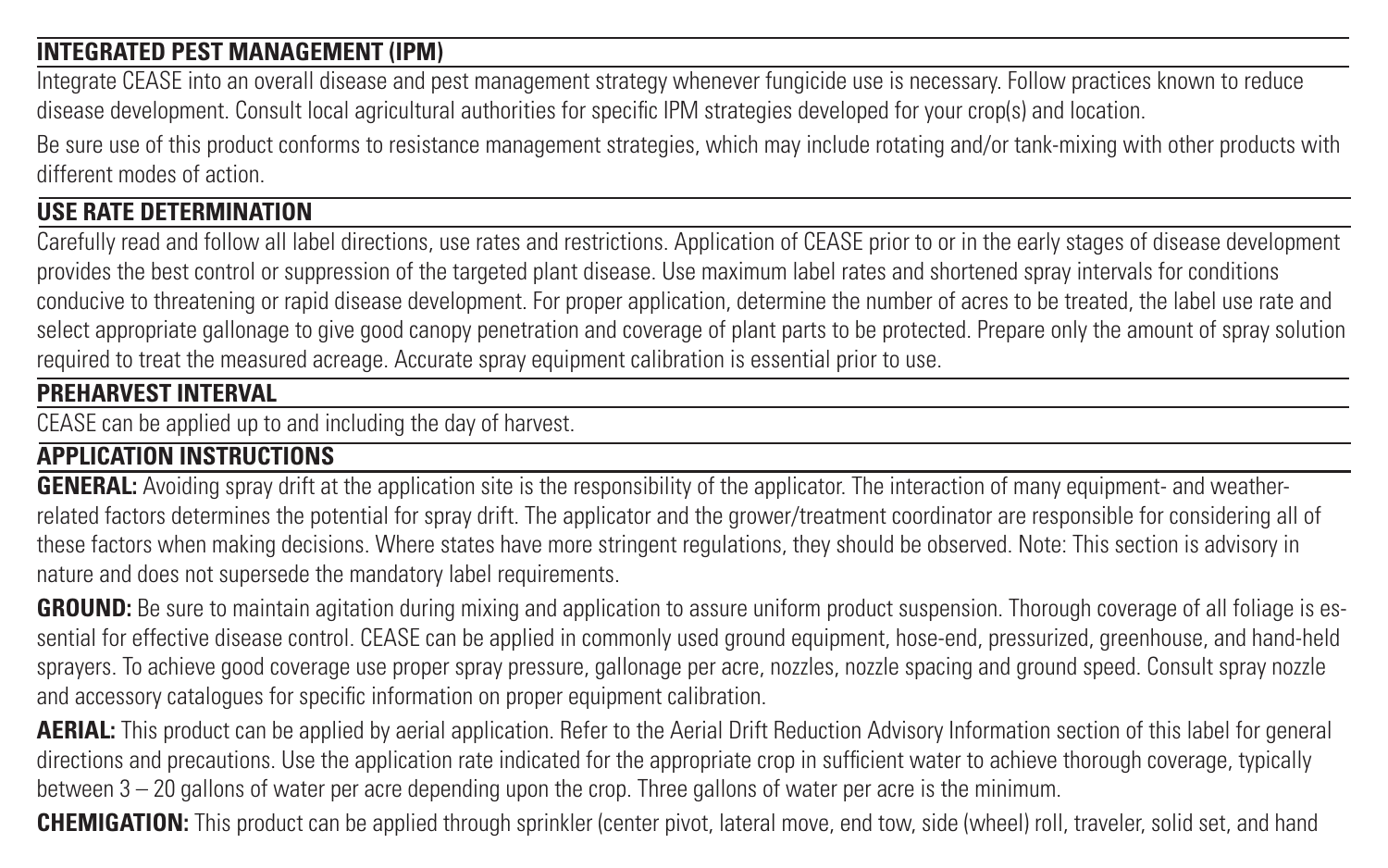move) or drip type irrigation systems. Refer to the Chemigation Directions for Use section of this label for general directions and precautions. Use the application rate indicated for the appropriate crop as specified in the Application Rate tables of this label.

#### **MIXING INSTRUCTIONS**

**MIXING:** CEASE must be diluted with water. Partially fill the spray tank with clean water and begin agitation. Add the specified amount of CEASE to the tank. Finish filling the tank to the desired volume to obtain the proper spray concentration. It is critical that the spray solution be agitated during mixing and application to assure a uniform suspension. Do not allow spray mixture to stand overnight or for prolonged periods. Maintain a spray solution pH between 4.5 and 8.5.

CEASE may be tank-mixed with other registered pesticides to enhance plant disease control. This product cannot be mixed with any product with prohibition against such mixing. When tank-mixing CEASE with other registered pesticides, always read and follow all use directions, restrictions, and precautions of both CEASE and the tank-mix partner(s). Use of the resulting tank mix must be in accordance with the more restrictive label limitations and precautions. Do not exceed label dosage rates.

**COMPATIBILITY**: Do not combine CEASE in the spray tank with pesticides, surfactants or fertilizers if there has been no previous experience or use of the combination to show it is physically compatible, effective and non-injurious under your use conditions.

CEASE is compatible with many commonly used pesticides, fertilizers, adjuvants and surfactants but has not been fully evaluated with all of these. To ensure compatibility of tank-mix combinations, evaluate them prior to use, as follows: Using a suitable container add proportional amounts of product to water. Add wettable powders first, followed by water dispersible granules, then by liquid flowables and lastly, emulsifiable concentrates. Mix thoroughly and let stand for at least five minutes. If the combination stays mixed or can be remixed, it is physically compatible. Test the combination on a small portion of the crop to be treated to ensure that a phytotoxic response will not occur as a result of application.

**ADDITIVES:** CEASE is compatible with a wide range of additives. Since the product is primarily a protectant, thorough coverage of all above-ground plant parts is required for effective product performance. To improve plant surface coverage, add a non-phytotoxic surfactant to spray tank.

#### **CHEMIGATION DIRECTIONS FOR USE**

#### **General Requirements**:

- Apply this product only through sprinkler (including center pivot, lateral move, end tow, side (wheel) roll, traveler, solid set or hand move) or drip type irrigation systems. Do not apply this product through any other type of irrigation system.
- 2) Crop injury or lack of effectiveness can result from non-uniform distribution of treated water.
- 3) Ensure that the irrigation system used is properly calibrated and if you have questions, call the State Extension Service specialists, the equipment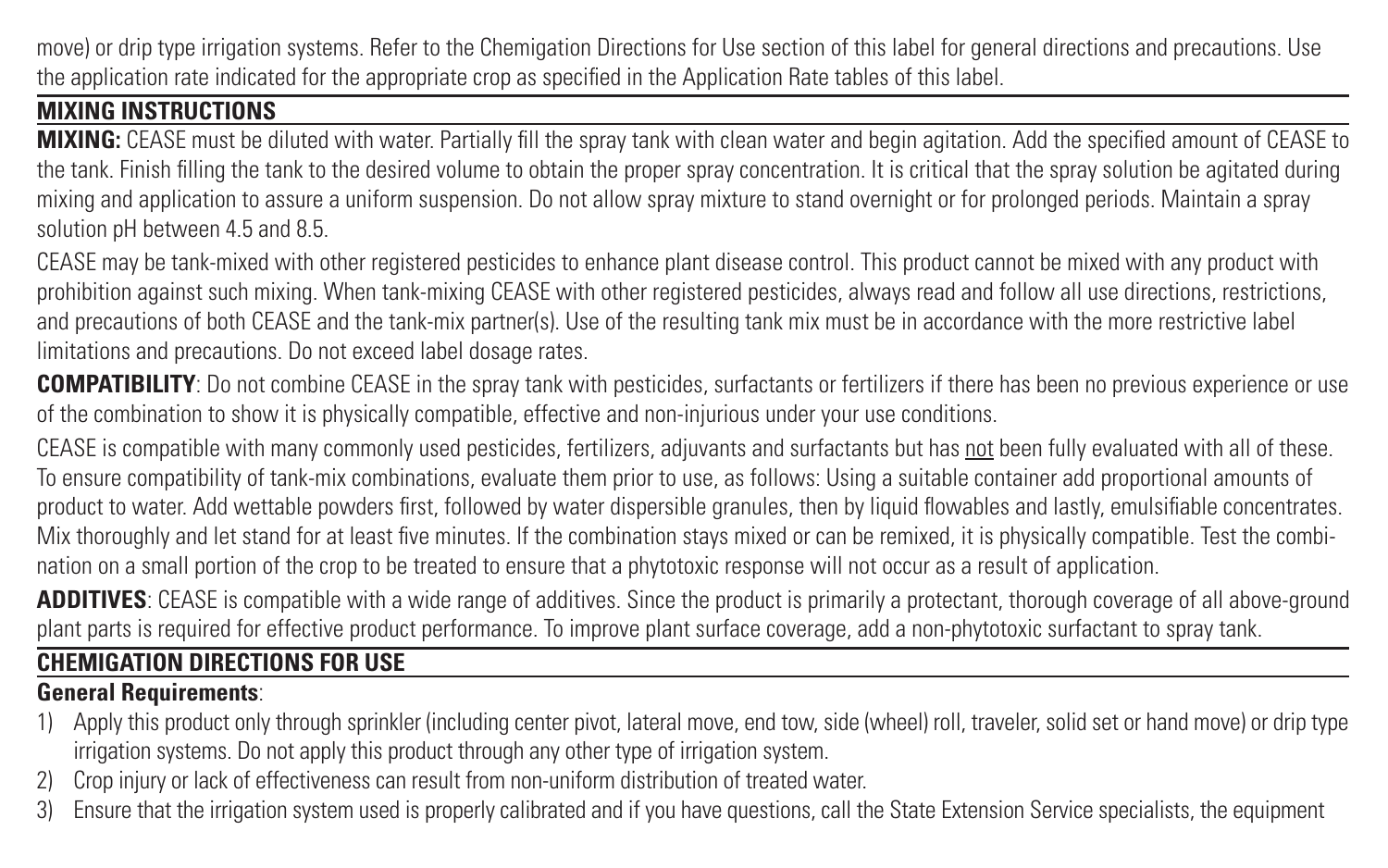manufacturer or other experts.

- 4) Do not connect an irrigation system (including greenhouse systems) used for pesticide application to a public water system unless the pesticide label-prescribed safety devices for public water systems are in place.
- 5) A person knowledgeable of the chemigation system and responsible for its operation, or under the supervision of the responsible person, shall shut the system down and make any necessary adjustments should the need arise.

#### **Requirements for Chemigation Systems connected to Public Water Systems**:

- 1) Public water supply means a system for the provision to the public of piped water for human consumption if such system has at least 15 service connections or regularly serves an average of 25 individuals daily at least 60 days throughout the year.
- 2) Chemigation systems connected to the public water systems must contain a functional, reduced-pressure zone (RPZ), backflow preventer or the functional equivalent in the water supply upstream from the point of pesticide introduction. As an option to the RPZ, the water from the public water system should be discharged into a reservoir tank prior to pesticide introduction. There shall be a complete physical break (air gap) between the outlet end of the fill pipe and the top of the overflow rim of the reservoir tank of at least twice the inside diameter of the fill pipe.
- 3) The pesticide injection pipeline must contain a functional, automatic, quick closing check valve to prevent the flow of fluid back towards the injection pump.
- 4) The pesticide injection pipeline must contain a functional, normally closed, solenoid-operated valve located on the intake side of the injection pump and connected to the system interlock to prevent fluid from being withdrawn from the supply tank when the irrigation system is either automatically or manually shut down.
- 5) The system must contain functional interlocking controls to automatically shut off the pesticide injection pump when the water pump motor stops, or in cases where there is no water pump, when the water pressure decreases to the point where pesticide distribution is adversely affected.
- 6) Systems must use a metering pump, such as a positive displacement injection pump (e.g., diaphragm pump), effectively designed and constructed of materials that are compatible with pesticides and capable of being fitted with a system interlock.
- 7) Do not apply when wind speed favors drift beyond the area intended for treatment.
- 8) Remove scale, pesticide residues, and other foreign matter from the chemical supply tank and entire injector system. Flush with clean water. Failure to provide a clean tank, void of scale or residues may cause product to lose effectiveness or strength.
- 9) Do not combine CEASE with pesticides, surfactants or fertilizers for application through chemigation equipment unless prior experience has shown the combination physically compatible, effective and non-injurious under conditions of use. CEASE has not been fully evaluated for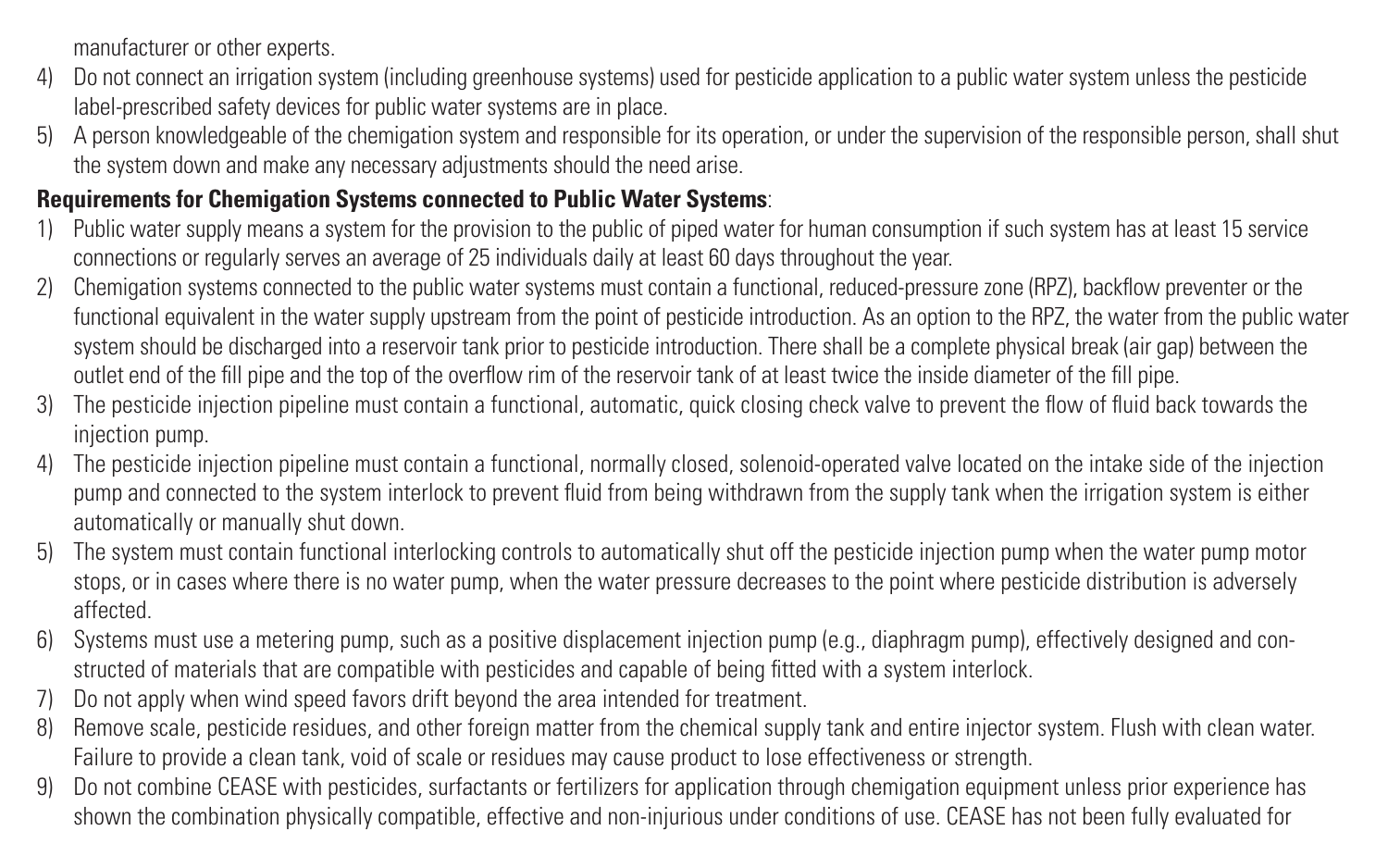compatibility with all adjuvants or surfactants. Conduct a spray compatibility test if mixture with adjuvants or surfactants is planned.

- 10) Maintain agitation in the pesticide supply tank.<br>11) Apply CEASE during the last half of the water a
- Apply CEASE during the last half of the water application.
- 12) Dilute CEASE in enough water to be able to draw through system for the last half of the water application.

#### **Sprinkler Chemination Requirements:**

- 1) The system must contain a functional check valve, vacuum relief valve, and low pressure drain appropriately located on the irrigation pipeline to prevent water source contamination from back flow.
- 2) The pesticide injection pipeline must contain a functional, automatic, quick closing check valve to prevent the flow of fluid back towards the injection pump.
- 3) The pesticide injection pipeline must also contain a functional, normally closed, solenoid-operated valve located on the intake side of the injection pump and connected to the system interlock to prevent fluid from being withdrawn from the supply tank when the irrigation system is either automatically or manually shut down.
- 4) The system must contain functional interlocking controls to automatically shut off the pesticide injection pump when the water pump motor stops.
- 5) The irrigation line or water pump must include a functional pressure switch which will stop the water pump motor when the water pressure decreases to the point where pesticide distribution is adversely affected.
- 6) Systems must use a metering pump, such as a positive displacement injection pump (e.g., diaphragm pump), effectively designed and constructed of materials that are compatible with pesticides and capable of being fitted with a system interlock.
- 7) Do not apply when wind speed favors drift beyond the area intended for treatment.
- 8) Remove scale, pesticide residues, and other foreign matter from the chemical supply tank and entire injector system. Flush with clean water. Failure to provide a clean tank, void of scale or residues may cause product to lose effectiveness or strength.
- 9) Do not combine CEASE with pesticides, surfactants or fertilizers for application through chemigation equipment unless prior experience has shown the combination physically compatible, effective and non-injurious under conditions of use. CEASE has not been fully evaluated for compatibility with all adjuvants or surfactants. Conduct a spray compatibility test if mixture with adjuvants or surfactants is planned.

#### **Center-pivot, Lateral Move, End Tow, and Traveler Irrigation Equipment (Use only with electric or oil hydraulic drive systems which provide a uniform water distribution):**

• Determine size of area to be treated.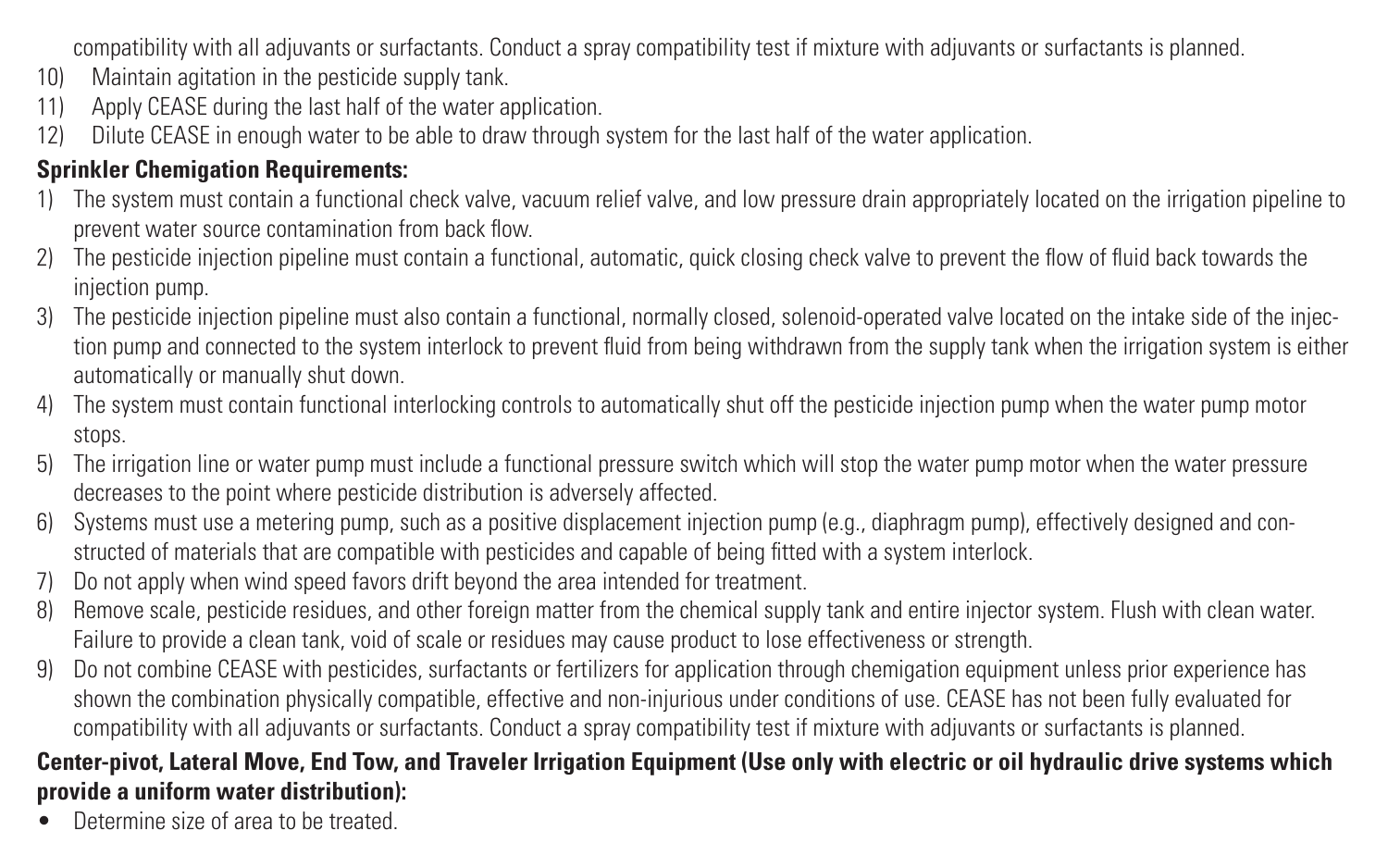- Determine the time required to apply no more than 1/4 inch of water (6,750 gallons water per acre) over the area to be treated when the system and injection equipment are operated at normal pressures recommended by the equipment manufacturer. Run system at 80 to 95% of manufacturer's rated capacity.
- Using only water, determine the injection pump output when operated at normal line pressure.
- Determine the amount of CEASE fungicide required to treat area.
- Add required amount of CEASE fungicide and sufficient water to meet the injection time requirements of the solution tank.
- Maintain constant solution tank agitation during the injection period.
- Stop injection equipment after treatment is completed. Continue to operate the system until CEASE fungicide solution has cleared the sprinkler head.

#### **Solid-set, Side (wheel) Roll, and Hand Move Irrigation Equipment**:

- Determine acreage covered by sprinkler.
- Fill injector solution tank with water and adjust flow rate to use contents over a 10- to 30-minute interval.
- Determine the amount of CEASE fungicide required to treat area.
- Add the required amount of CEASE fungicide into the same quantity of water used to calibrate the injection equipment.
- Maintain constant solution tank agitation during the injection period.
- Operate system at normal pressures recommended by the manufacturer of the injection equipment and used for the time interval established during calibration.
- Inject CEASE fungicide at the end of the irrigation cycle or as a separate application to maximize foliar fungicide retention.
- Stop injection equipment after treatment is completed. Continue to operate the system until CEASE fungicide solution has cleared the last sprinkler head.

#### **Drip Chemigation Requirements**

- 1) The system must contain a functional check valve, vacuum relief valve and low pressure drain appropriately located on the irrigation pipeline to prevent water source contamination from back flow.
- 2) The pesticide injection pipeline must contain a functional, automatic, quick-closing check valve to prevent the flow of fluid back toward the injection pump.
- 3) The pesticide injection pipeline must also contain a functional, normally closed, solenoid-operated valve located on the intake side of the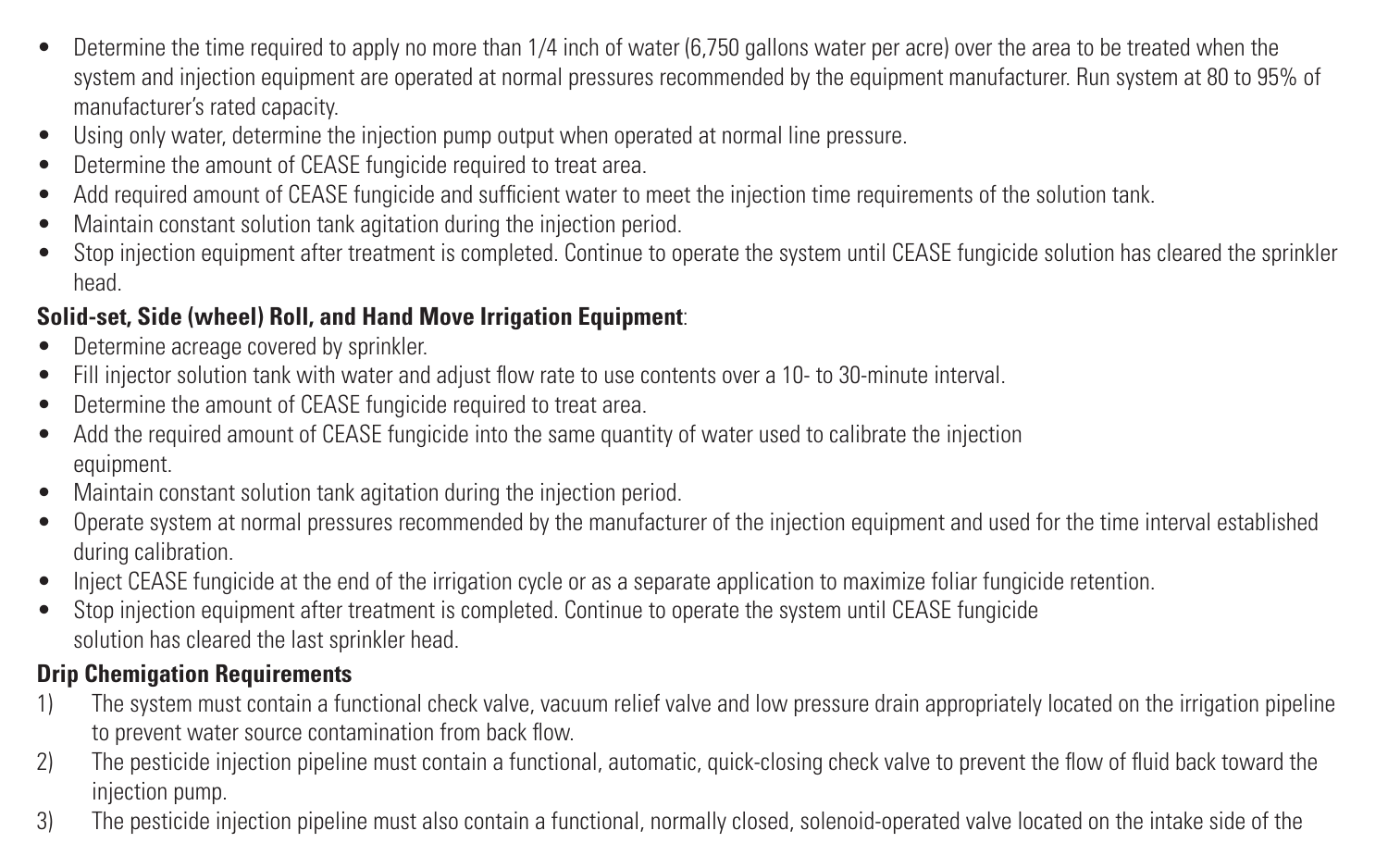injection pump and connected to the system interlock to prevent fluid from being withdrawn from the supply tank when the irrigation system is either automatically or manually shut down.

- 4) The system must contain functional inter-locking controls to automatically shut off the pesticide injection pump when the water pump motor stops.
- 5) The irrigation line or water pump must include a functional pressure switch which will stop the water pump motor when the water pressure decreases to the point where pesticide distribution is adversely affected.
- 6) Systems must use a metering pump such as a positive displacement injection pump (e.g., diaphragm pump) effectively designed and constructed of materials that are compatible with pesticides and capable of being fitted with a system interlock.
- 7) Remove scale, pesticide residues, and other foreign matter from the chemical supply tank and entire injector system. Flush with clean water. Failure to provide a clean tank, void of scale or residues may cause product to lose effectiveness or strength.
- 8) Do not combine CEASE with pesticides, surfactants or fertilizers for application through chemigation equipment unless prior experience has shown the combination physically compatible, effective and non-injurious under conditions of use. CEASE has not been fully evaluated for compatibility with all adjuvants or surfactants. Conduct a spray compatibility test if mixture with adjuvants or surfactants is planned.
- 9) Maintain agitation in the pesticide supply tank.<br>10) Apply CFASE during the last half of the water a
- Apply CEASE during the last half of the water application.
- 11) Dilute CEASE in enough water to be able to draw through system for the last half of the water application.

#### **AERIAL DRIFT REDUCTION ADVISORY INFORMATION**

**General:** Avoiding spray drift at the application site is the responsibility of the applicator. The interaction of many equipment- and weather-related factors determines the potential for spray drift. The applicator and the grower are responsible for considering all these factors when making decisions. Where states have more stringent regulations, they should be observed. Note: This section is advisory in nature and does not supersede the mandatory label requirements.

**INFORMATION ON DROPLET SIZE:** The most effective way to reduce drift potential is to apply large droplets. The best drift management strategy is to apply the largest droplets that provide sufficient coverage and control. Applying larger droplets reduces drift potential, but will not prevent drift if applications are made improperly, or under unfavorable environmental conditions (see Wind, Temperature and Humidity, and Temperature Inversions).

**CONTROLLING DROPLET SIZE:** Volume - Use high flow rate nozzles to apply the highest practical spray volume. Nozzles with higher rated flows produce larger droplets. Pressure -Do not exceed the nozzle manufacturer's recommended pressures. For many nozzle types, lower pressure produces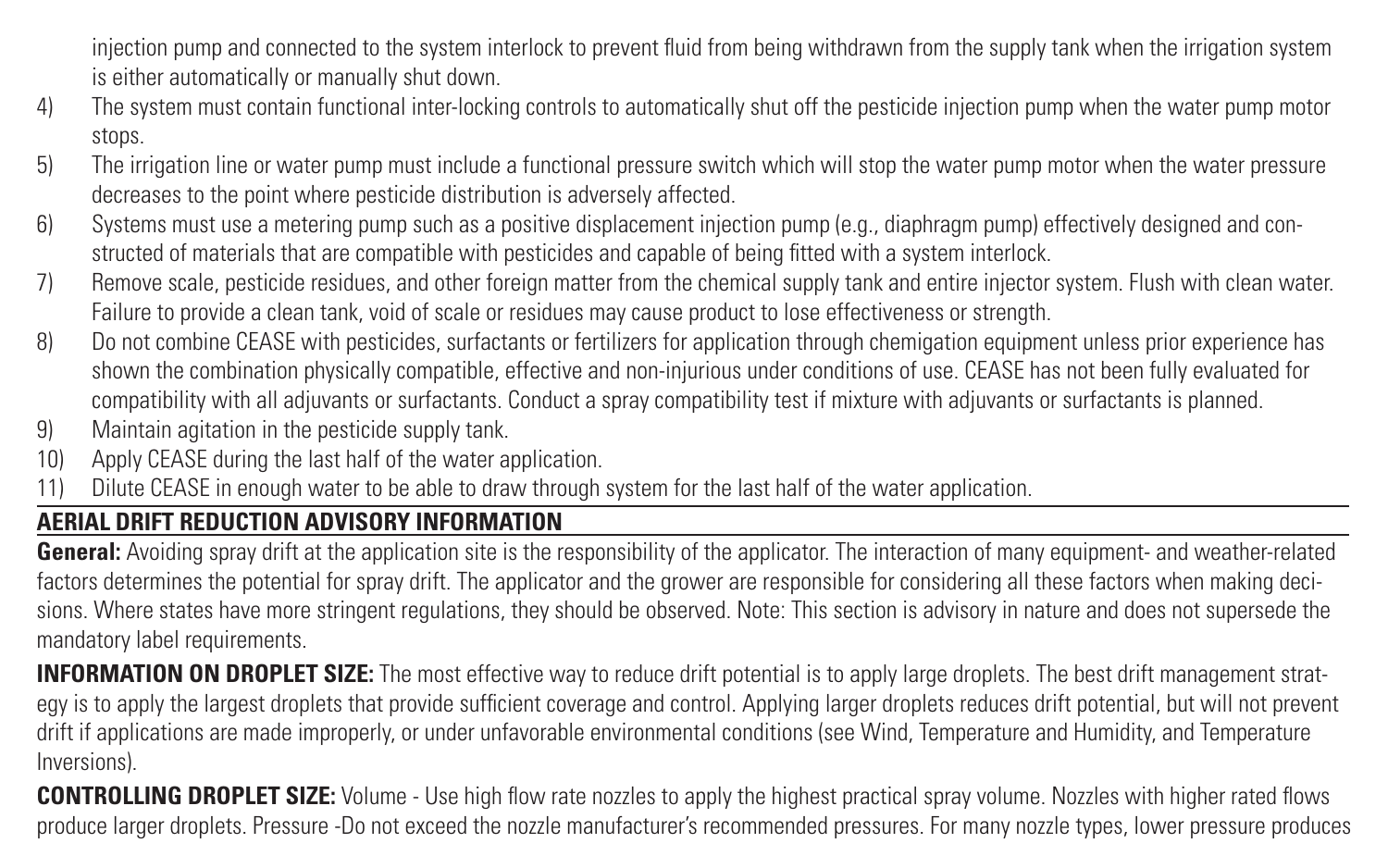larger droplets. When high flow rates are needed, use higher flow rate nozzles instead of increasing pressure. # of Nozzles - Use the minimum number of nozzles that provide uniform coverage. Nozzle Orientation - Orienting nozzles so that the spray is released parallel to the airstream produces larger droplets than other orientations and is the recommended practice. Significant deflection from horizontal will reduce droplet size and increase drift potential. Nozzle Type - Use a nozzle type that is designed for the intended application. With most nozzle types, narrower spray angles produce larger droplets. Consider using low-drift nozzles. Solid stream nozzles oriented straight back produce the largest droplets and the lowest drift. **BOOM WIDTH:** For aerial applications, the boom width must not exceed 75% of the wingspan or 90% of the rotary blade. Use upwind swath displacement and apply only when wind speed is 3 -- 10 mph as measured by an anemometer. Use medium or coarser spray according to ASAE 572 definition for standard nozzles or VMD for spinning atomizer nozzles. If application includes a no-spray zone, do not release spray at a height greater

than 10 feet above the ground or the crop canopy.

**APPLICATION HEIGHT:** Do not make application at a height greater than 10 feet above the top of the largest plants unless a greater height is required for aircraft safety. Making applications at the lowest height that is safe reduces exposure of droplets to evaporation and wind.

**SWATH ADJUSTMENT:** When applications are made with a crosswind, the swath will be displaced downward. Therefore, on the up and downwind edges of the field, the applicator must compensate for this displacement by adjusting the path of the aircraft upwind. Swath adjustment distance should increase, with increasing drift potential (higher wind, smaller drops, etc.).

**WIND:** Drift potential is lowest between wind speeds of 2 - 10 mph. However, many factors, including droplet size and equipment type determine drift potential at any given speed. Application should be avoided below 2 mph due to variable wind direction and high inversion potential. NOTE: Local terrain can influence wind patterns. Every applicator should be familiar with local wind patterns and how they affect spray drift.

**TEMPERATURE AND HUMIDITY:** When making applications in low relative humidity, set up equipment to produce larger droplets to compensate for evaporation. Droplet evaporation is most severe when conditions are both hot and dry.

**TEMPERATURE INVERSIONS**: Do not apply during a temperature inversion because drift potential is high. Temperature inversions restrict vertical air mixing, which causes small, suspended droplets to remain in a concentrated cloud. This cloud can move in unpredictable directions due to the light variable winds common during inversions. Temperature inversions are characterized by increasing temperatures with altitude and are common on nights with limited cloud cover and light to no wind. They begin to form as the sun sets and often continue into the morning. Their presence can be indicated by ground fog; however, if fog is not present, inversions can also be identified by the movement of smoke from a ground source or an aircraft smoke generator. Smoke that layers and moves laterally in a concentrated cloud (under low wind conditions) indicates an inversion, while smoke that moves upward and rapidly dissipates indicates good vertical air mixing.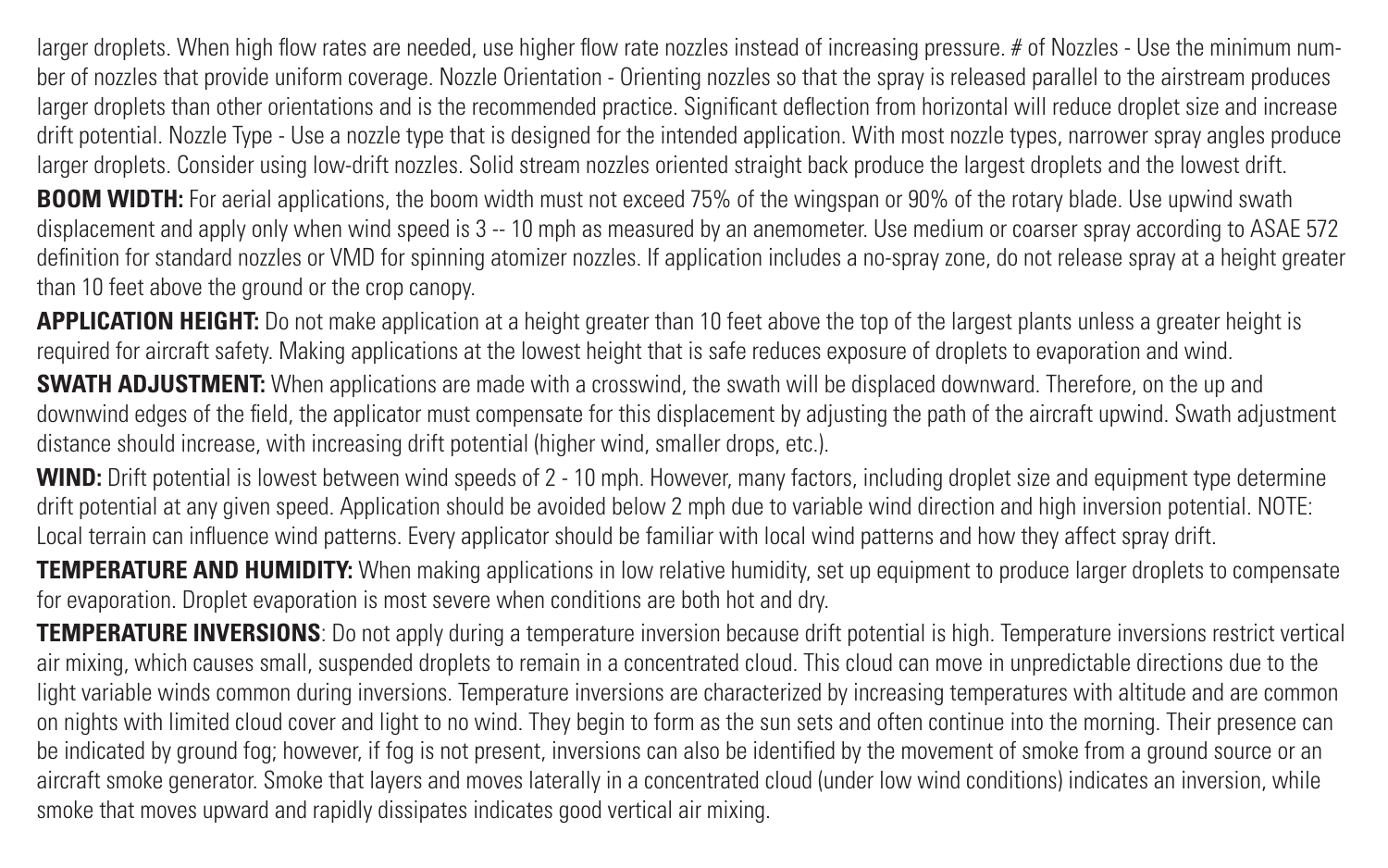**SENSITIVE AREAS:** The pesticide should only be applied when the potential for drift to adjacent sensitive areas (e.g. residential areas, bodies of water, known habitat for threatened or endangered species, non-target crops) is minimal (e.g. when wind is blowing away from the sensitive areas). Do not allow spray to drift from the application site and contact people, structures people occupy at any time and the associated property, parks and recreation areas, non-target crops, aquatic and wetland areas, woodlands, pastures, rangelands, or animals.

#### **FOR USE AS A FOLIAR SPRAY ON SELECT AGRICULTURAL GREENHOUSE CROPS**

CEASE has a 0-Day PreHarvest Interval for all crops contained on this label. Under moderate to severe disease pressure, for improved performance, increase rates and reduce spray intervals or use CEASE in a tank mix or rotational program with other registered fungicides.

| <b>Greenhouse Crops</b>                                                                                                                                          | <b>Disease</b>                                                                                                                                                                                                                                                                                                                                                                              | Rate gt/100<br>gallons spray mix | <b>Application Instructions</b>                                                                                                                                                                                                                                                                                                                                                                                                                                                                                                                                              |
|------------------------------------------------------------------------------------------------------------------------------------------------------------------|---------------------------------------------------------------------------------------------------------------------------------------------------------------------------------------------------------------------------------------------------------------------------------------------------------------------------------------------------------------------------------------------|----------------------------------|------------------------------------------------------------------------------------------------------------------------------------------------------------------------------------------------------------------------------------------------------------------------------------------------------------------------------------------------------------------------------------------------------------------------------------------------------------------------------------------------------------------------------------------------------------------------------|
| <b>Brassica</b><br>Broccoli<br>Cabbage<br>Cauliflower<br><b>Brussels Sprouts</b><br>Collards<br>Kale<br>Mustard Greens<br>Kohlrabi and other bras-<br>sica crops | <b>Pin Rot Complex</b><br>Alternaria/Xanthomonas<br><b>Bacterial Leaf Spot</b><br>Pseudomonas syringae<br><b>Bacterial Soft Rot</b><br>Erwinia / Pseudomonas<br><b>Black Rot</b><br>Xanthomonas<br>campestris<br><b>Xanthomonas Leaf Spot</b><br><b>Xanthomonas</b><br>campestris<br><b>Alternaria Leaf Spot</b><br>Alternaria spp.<br><b>Anthracnose</b><br>Colletotrichum<br>higginsianum | $3-6$                            | Pin Rot - For suppression, begin applica-<br>tion when environmental conditions in the<br>greenhouse are conducive to rapid dis-<br>ease development and repeat on a 7 to 10<br>day interval or as needed. For improved<br>performance, use CEASE in a tank mix or<br>rotational program with other registered<br>fungicides for Pin Rot control.<br>For all other diseases - Begin application<br>soon after emergence or transplant<br>and when conditions in the greenhouse<br>are conducive to disease development.<br>Repeat on a 7 to 10 day interval or as<br>needed. |

#### **Application Rates of CEASE for Selected Greenhouse Crops**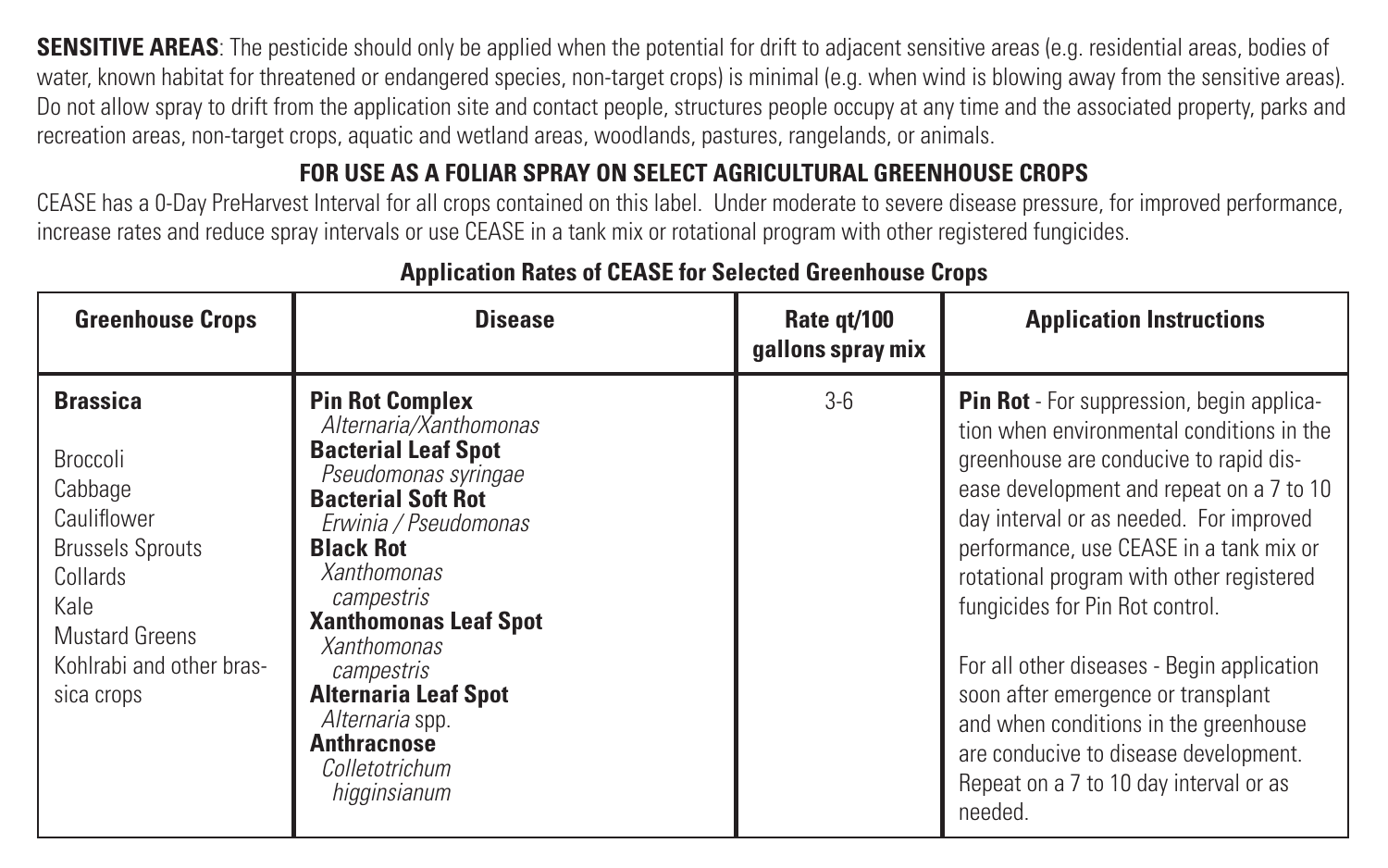| <b>Greenhouse Crops</b>                                                            | <b>Disease</b>                                                                                                                                                                                                                                                                       | Rate gt/100<br>gallons spray mix | <b>Application Instructions</b>                                                                                                                                                                                                                                                                                                                                                                                                                                                                                                                                |
|------------------------------------------------------------------------------------|--------------------------------------------------------------------------------------------------------------------------------------------------------------------------------------------------------------------------------------------------------------------------------------|----------------------------------|----------------------------------------------------------------------------------------------------------------------------------------------------------------------------------------------------------------------------------------------------------------------------------------------------------------------------------------------------------------------------------------------------------------------------------------------------------------------------------------------------------------------------------------------------------------|
| <b>Brassica</b><br>continued                                                       | <b>Cercospora Leaf Spot</b><br>Cercospora brassicicola<br>Downy Mildew<br>Peronospora parasitica<br>Peronospora spp.<br><b>Powdery Mildew</b><br>Erysiphe polygoni<br><b>Southern Blight</b><br>Sclerotium rolfsii                                                                   | $3-6$                            | Pin Rot - For suppression, begin application when envi-<br>ronmental conditions in the greenhouse are conducive to<br>rapid disease development and repeat on a 7 to 10 day<br>interval or as needed. For improved performance, use<br>CEASE in a tank mix or rotational program with other<br>registered fungicides for Pin Rot control.<br>For all other diseases - Begin application soon after<br>emergence or transplant and when conditions in the<br>greenhouse are conducive to disease development.<br>Repeat on a 7 to 10 day interval or as needed. |
| <b>Bulb Vegetables</b><br>Onion<br>Garlic<br>Shallots and other bulb<br>vegetables | <b>Botrytis neck rot</b><br>Botrytis spp.<br><b>Botrytis Leaf Blight</b><br>Botrytis squamosa<br><b>Onion Purple Blotch</b><br>Alternaria porri<br><b>Onion Downy Mildew</b><br>Peronospora destructor<br>Downy Mildew<br>Peronospora spp.<br><b>Powdery Mildew</b><br>Erysiphe spp. | $3 - 6$                          | Begin application when environmental conditions in the<br>greenhouse are conducive to disease development and<br>repeat on a 7 to 10 day interval or as needed. When<br>conditions in the greenhouse are conducive to rapid<br>disease development, use CEASE in a rotational program<br>with other registered fungicides. Thorough coverage is<br>essential.                                                                                                                                                                                                  |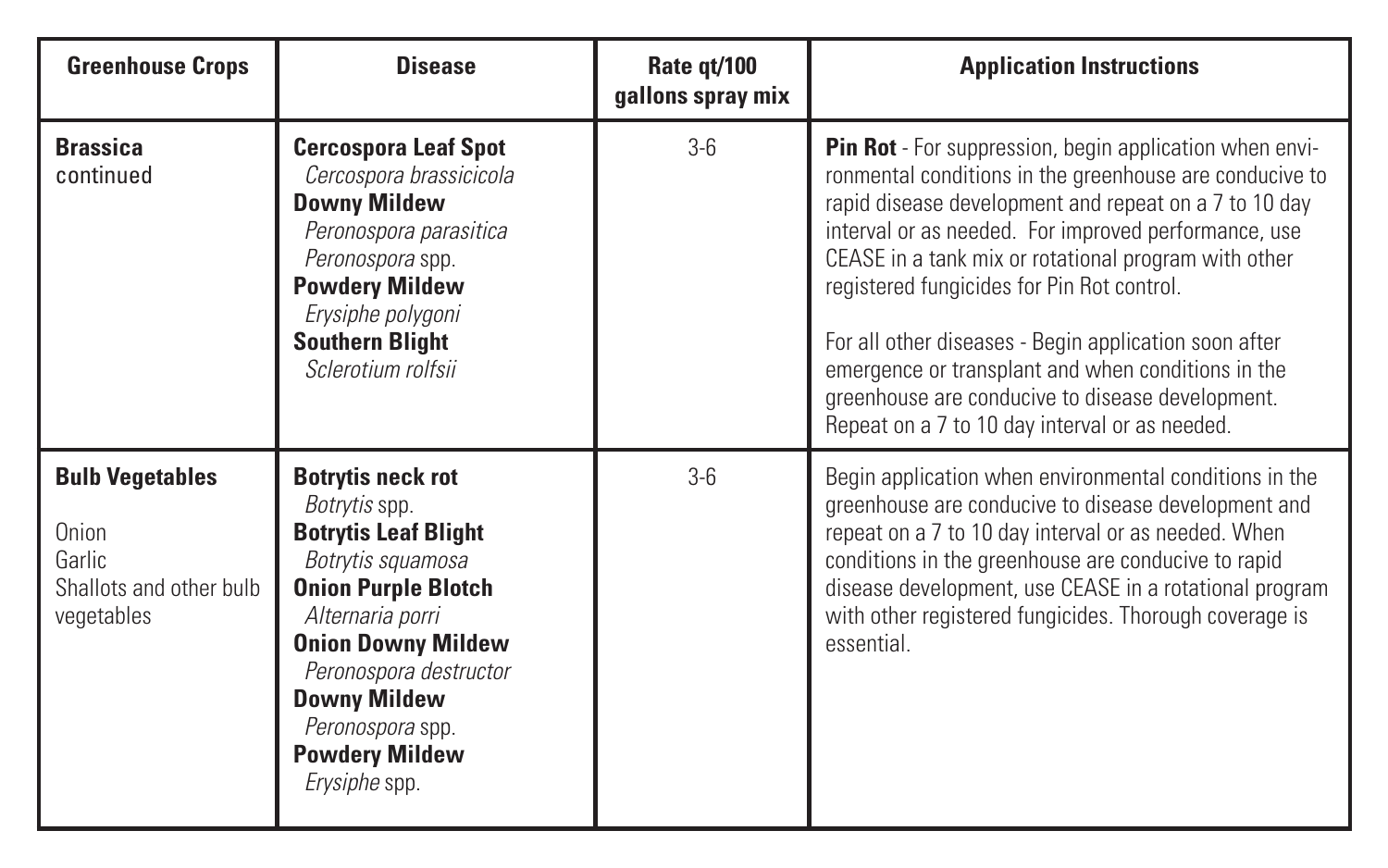| <b>Greenhouse Crops</b>                                                                                         | <b>Disease</b>                                                                                                                                                                                                                                                                                                                                          | Rate qt/100<br>gallons spray mix | <b>Application Instructions</b>                                                                                                                                                                                                                                                                                                                               |
|-----------------------------------------------------------------------------------------------------------------|---------------------------------------------------------------------------------------------------------------------------------------------------------------------------------------------------------------------------------------------------------------------------------------------------------------------------------------------------------|----------------------------------|---------------------------------------------------------------------------------------------------------------------------------------------------------------------------------------------------------------------------------------------------------------------------------------------------------------------------------------------------------------|
| <b>Bulb Vegetables</b><br>continued                                                                             | Rust-<br>Puccinia porri                                                                                                                                                                                                                                                                                                                                 | $3-6$                            | For suppression, begin application when conditions are<br>conducive to disease development and repeat on a 7 to<br>10 day interval or as needed. For improved performance,<br>use CEASE in a tank mix or rotational program with other<br>registered fungicides for Rust control.                                                                             |
| <b>Cucurbits</b><br>Cucumber<br>Cantaloupe<br>Melon<br>Muskmelon<br>Squash<br>Watermelon and other<br>cucurbits | <b>Angular Leaf Spot</b><br>Pseudomonas syringae<br><b>Anthracnose</b><br>Colletotrichum<br>lagenarium<br><b>Bacterial Fruit Blotch</b><br>Acidovorax avenae<br>Downy Mildew<br>Pseudoperonospora<br>cubensis<br><b>Gummy Stem Blight</b><br>Phoma cucurbitacearum<br>Didymella bryoniae<br><b>Powdery Mildew</b><br>Erysiphe spp.<br>Sphaerotheca spp. | $3-6$                            | Begin applications soon after emergence or transplant<br>and when environmental conditions in the greenhouse<br>and plant stage are conducive to disease development.<br>Repeat on 7 to 10 day intervals or as needed. Thorough<br>coverage is essential. For improved performance, use<br>CEASE in a rotational program with other registered<br>fungicides. |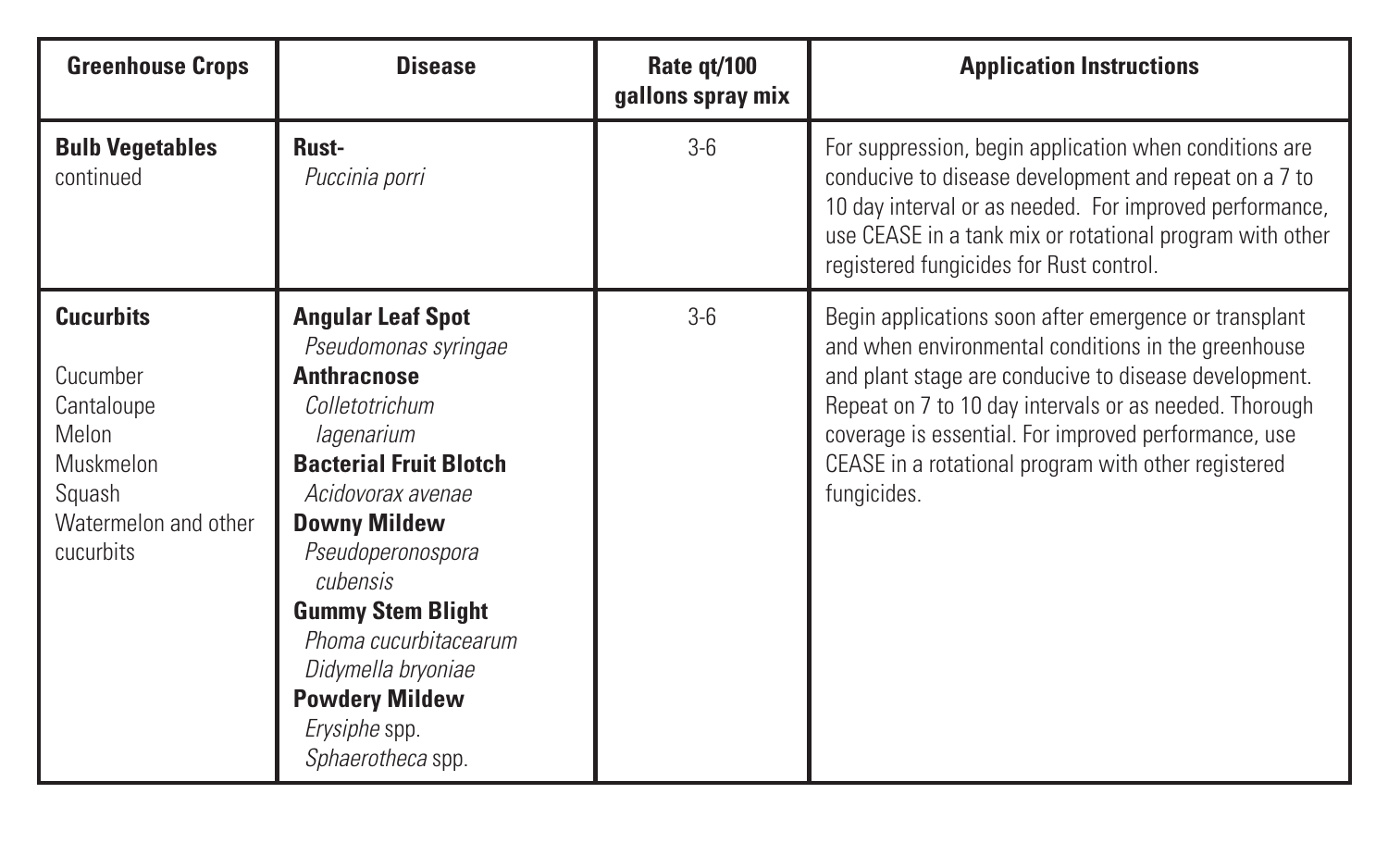| <b>Greenhouse Crops</b>                                                                        | <b>Disease</b>                                                                                                            | Rate qt/100<br>gallons spray mix | <b>Application Instructions</b>                                                                                                                                                                                                                                                                                                                                                                                                        |
|------------------------------------------------------------------------------------------------|---------------------------------------------------------------------------------------------------------------------------|----------------------------------|----------------------------------------------------------------------------------------------------------------------------------------------------------------------------------------------------------------------------------------------------------------------------------------------------------------------------------------------------------------------------------------------------------------------------------------|
| <b>Fruiting Vegetables</b><br>Pepper<br>Tomato<br>Eggplant and<br>other fruiting<br>vegetables | <b>Gray mold</b><br>Botrytis cinerea                                                                                      | $3 - 6$                          | For suppression, begin applications soon after emergence<br>or transplant and continue on a 7 to 10 day interval<br>or as needed. When environmental conditions in the<br>greenhouse are conducive to rapid disease development,<br>use CEASE in a rotational program with other registered<br>fungicides. Thorough coverage is essential.                                                                                             |
|                                                                                                | <b>Downy Mildew</b><br>Pseudoperonospora<br>cubensis<br><b>Powdery Mildew</b><br>I eveillula taurica<br>Oidiopsis taurica | $3 - 6$                          | For suppression, begin applications soon after emergence<br>or transplant and continue on a 7 to 10 day interval or as<br>needed. Thorough coverage is essential. Use maximum<br>label rates under conditions conducive to rapid disease<br>development. For improved performance, use CEASE in a<br>tank mix or in a rotational program with other registered<br>fungicides.                                                          |
|                                                                                                | <b>Bacterial Spot</b><br>Xanthomonas spp.<br><b>Target Spot</b><br>Corynespora cassiicola                                 | $3 - 6$                          | Begin applications soon after emergence or transplant<br>and when environmental conditions are conducive to<br>disease development. Continue applications on a 5 to 7<br>day interval or as needed. When conditions are conducive<br>to rapid disease development, for improved control,<br>use CEASE in a tank mix program with copper-based<br>bactericides registered for control of Bacterial and Target<br>Spot at labeled rates. |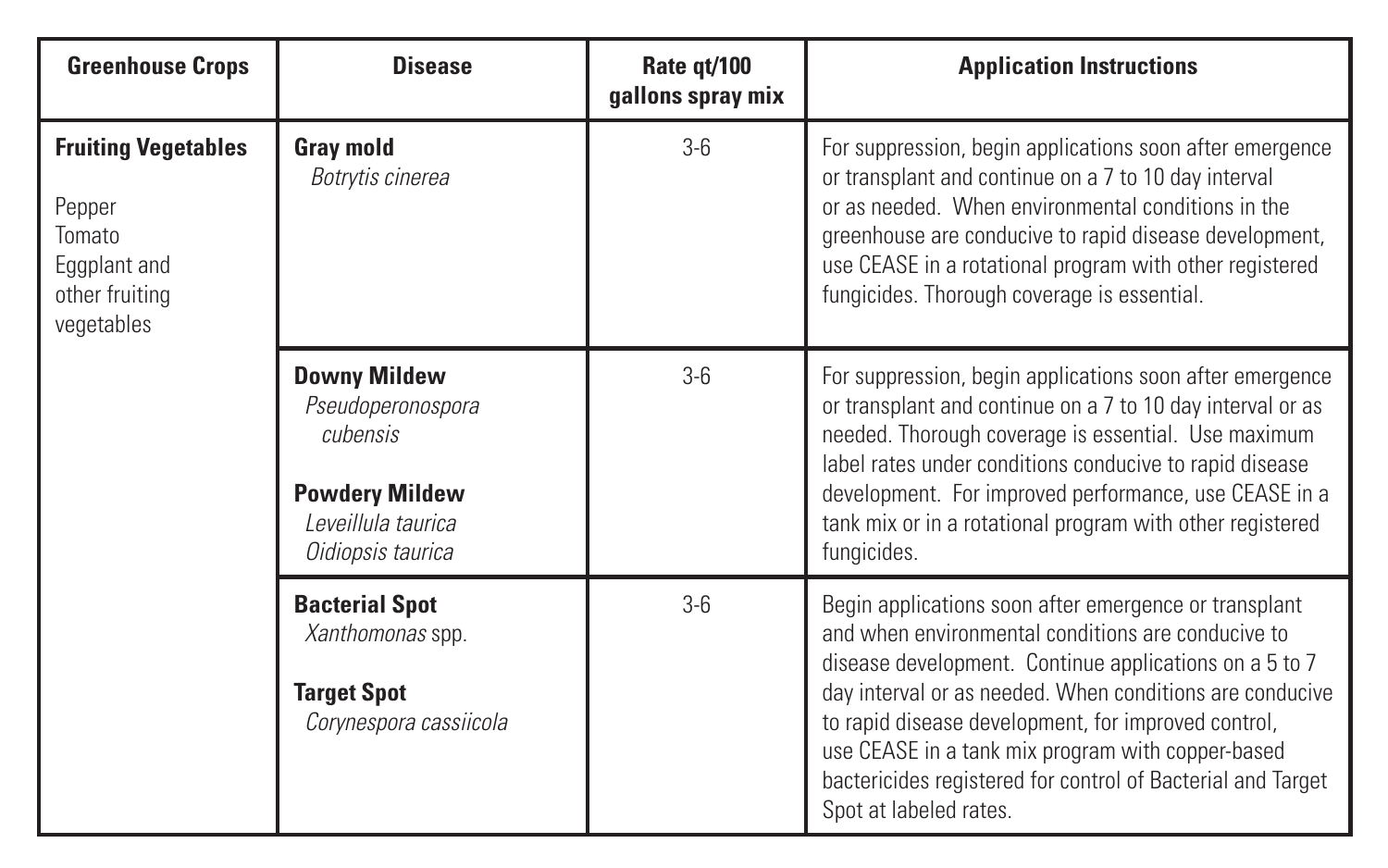| <b>Greenhouse Crops</b>                 | <b>Disease</b>                                                                                                                                   | Rate gt/100<br>gallons spray mix | <b>Application Instructions</b>                                                                                                                                                                                                                                                                                                                                                                           |
|-----------------------------------------|--------------------------------------------------------------------------------------------------------------------------------------------------|----------------------------------|-----------------------------------------------------------------------------------------------------------------------------------------------------------------------------------------------------------------------------------------------------------------------------------------------------------------------------------------------------------------------------------------------------------|
| <b>Fruiting Vegetables</b><br>continued | <b>Bacterial Speck</b><br>Pseudomonas syringae<br>pv. tomato                                                                                     | $3 - 6$                          | Begin application soon after emergence or transplant and<br>when environmental conditions are conducive to disease<br>development. Continue applications on a 5 to 7 day inter-<br>val or as needed. Use higher rates when conditions are<br>conducive to rapid disease development. For improved<br>performance, use CEASE in a tank mix or in a rotational<br>program with other registered fungicides. |
|                                         | <b>Early Blight</b><br>Alternaria solani<br><b>Late Blight</b><br>Phytophthora infestans                                                         | $3 - 6$                          | For suppression, begin application when plants are 4 to 6<br>inches high. Repeat applications on a 5 to 7 day interval<br>or as needed. For improved performance, use CEASE in<br>a tank mix or rotational program with other registered<br>fungicides for Early and Late blight control. Use shorter<br>spray intervals under conditions conducive to rapid<br>disease development.                      |
| <b>Herbs/Spices</b>                     | <b>Alternaria Leaf Blight</b><br>Alternaria spp.<br><b>Anthracnose</b><br>Colletotrichum spp.<br><b>Bacterial Blight</b><br>Pseudomonas syringae | $3 - 6$                          | Begin application when environmental conditions in<br>the greenhouse are conducive to disease development.<br>Repeat on a 7 to 10 day interval or as needed.                                                                                                                                                                                                                                              |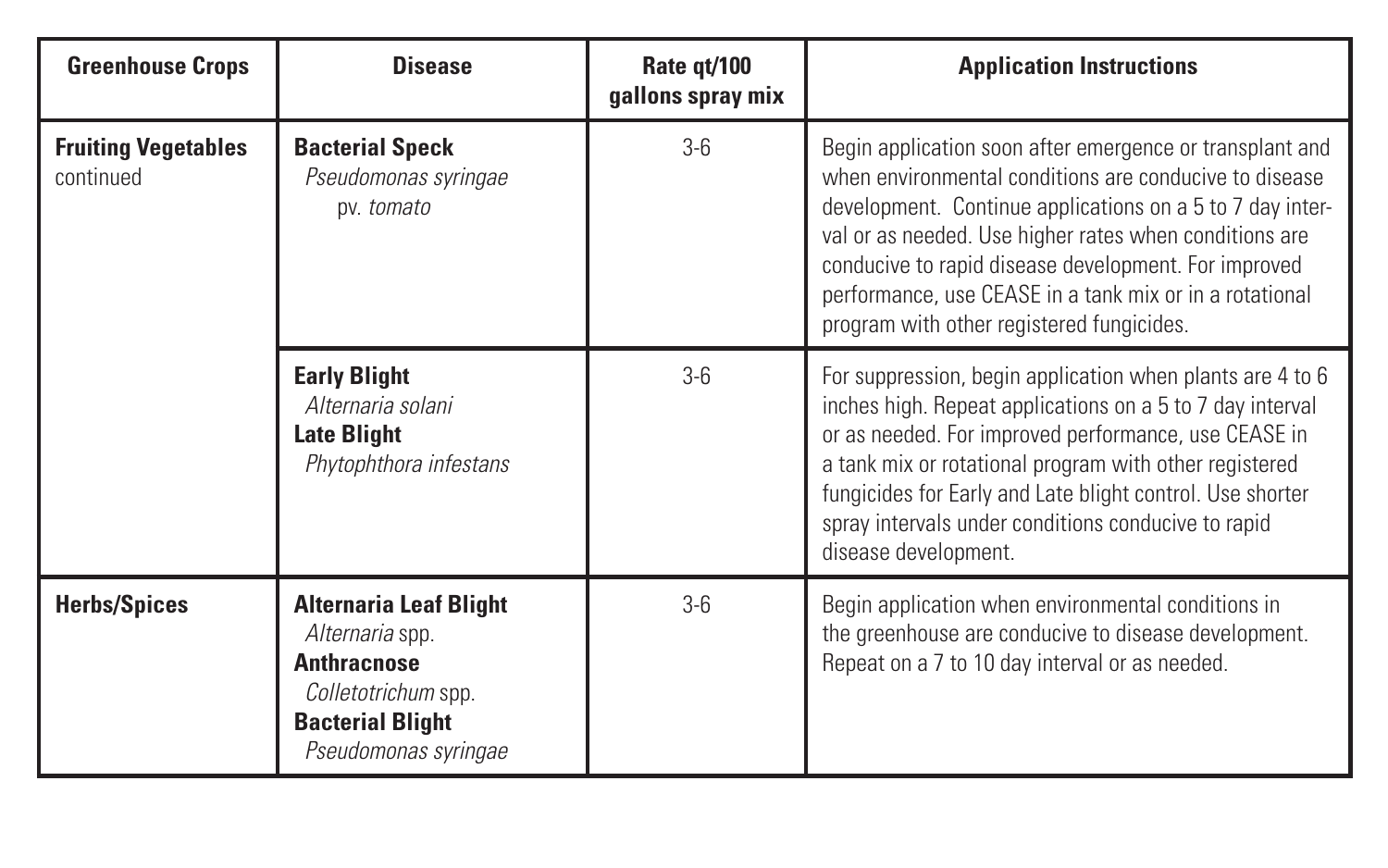| <b>Greenhouse Crops</b>                                                                                                 | <b>Disease</b>                                                                                                                                                         | Rate gt/100<br>gallons spray mix | <b>Application Instructions</b>                                                                                                                                                                                                                                                                                                                                                                                                                                                                                                                                                                                                                                                                                                                                                            |
|-------------------------------------------------------------------------------------------------------------------------|------------------------------------------------------------------------------------------------------------------------------------------------------------------------|----------------------------------|--------------------------------------------------------------------------------------------------------------------------------------------------------------------------------------------------------------------------------------------------------------------------------------------------------------------------------------------------------------------------------------------------------------------------------------------------------------------------------------------------------------------------------------------------------------------------------------------------------------------------------------------------------------------------------------------------------------------------------------------------------------------------------------------|
| <b>Leafy Vegetables</b><br>lettuce<br>Celery<br>Spinach<br>Parsley<br><b>Radicchio</b><br>and other leafy<br>vegetables | Downy Mildew<br>Bremia lactucae<br>Peronospora spp.<br><b>Pink Rot</b><br>Sclerotinia sclerotiorum<br><b>Powdery Mildew</b><br>Erysiphe cichoracearum<br>Erysiphe spp. | $3 - 6$                          | Downy Mildew / Powdery Mildew - For suppression,<br>begin application when conditions are conducive to dis-<br>ease development and repeat on a 7 to 10 day interval or<br>as needed. Apply in sufficient water to ensure complete<br>coverage of entire plant. For improved performance, use<br>CEASE in a tank mix or rotational program with other<br>registered fungicides for Downy and Powdery Mildew<br>control.<br><b>Pink Rot</b> - Begin application approximately 8 weeks be-<br>fore harvest and repeat on a 14-day interval. Apply CEASE<br>as a directed spray in sufficient water to ensure thorough<br>coverage of the base of the plants and the surrounding<br>soil surface. Light irrigation following application to<br>incorporate CEASE may improve disease control. |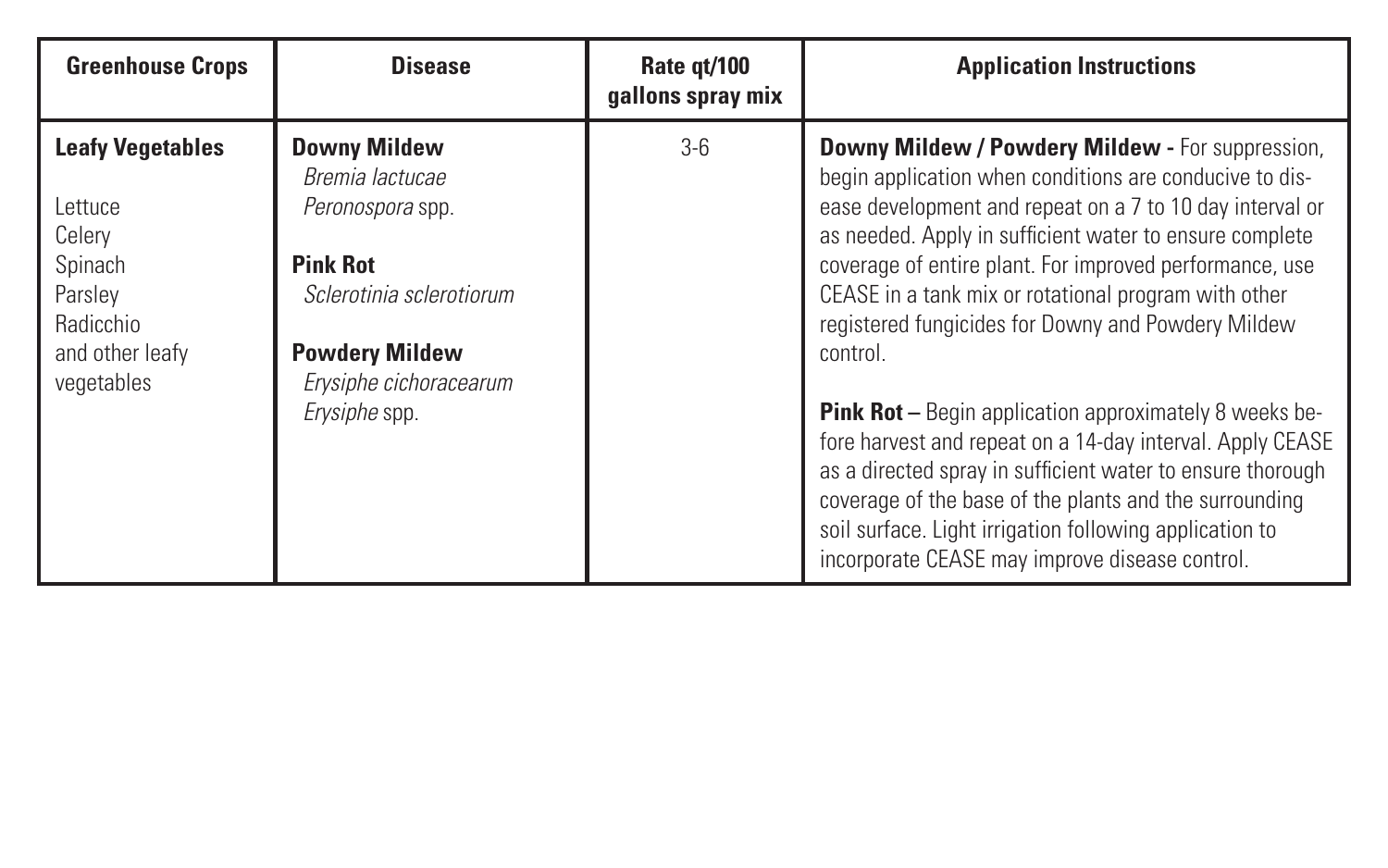| <b>Greenhouse Crops</b>              | <b>Disease</b>                                               | Rate gt/100<br>gallons spray mix | <b>Application Instructions</b>                                                                                                                                                                                                                                                                                                                                                                                                                                                                                                                                                                                                                                                                                                                                                         |
|--------------------------------------|--------------------------------------------------------------|----------------------------------|-----------------------------------------------------------------------------------------------------------------------------------------------------------------------------------------------------------------------------------------------------------------------------------------------------------------------------------------------------------------------------------------------------------------------------------------------------------------------------------------------------------------------------------------------------------------------------------------------------------------------------------------------------------------------------------------------------------------------------------------------------------------------------------------|
| <b>Leafy Vegetables</b><br>continued | <b>Sclerotinia Head and Leaf</b><br>Drop<br>Sclerotinia spp. | $3-6$                            | For control of early Sclerotinia Head and Leaf Drop:<br>Apply at planting or immediately following planting<br>but prior to crop emergence as a 4- to 6-inch seed line<br>treatment. Make a second application as a directed spray<br>with multiple nozzles per each seed line in sufficient<br>water to ensure thorough coverage of lower plant leaves<br>and surrounding soil surface within 7 days of thinning.<br>Repeat applications on 10 to 14 day intervals if conditions<br>for disease development persist. Use higher rates under<br>conditions conducive to moderate to severe disease<br>pressure. Light irrigation after application to incorporate<br>the product may improve disease control.<br>0 <sub>R</sub><br>For control of Sclerotinia Head and Leaf Drop: Apply |
|                                      |                                                              |                                  | as a directed spray with multiple nozzles per each seed<br>line in sufficient water to ensure thorough coverage of<br>lower plant leaves and surrounding soil surface within 7<br>days of thinning or transplanting. Repeat applications on<br>10 to 14 day intervals if conditions for disease develop-<br>ment persist. Use higher rates under conditions conducive<br>to moderate to severe disease pressure. Light irrigation<br>after application to incorporate the product may improve<br>disease control.                                                                                                                                                                                                                                                                       |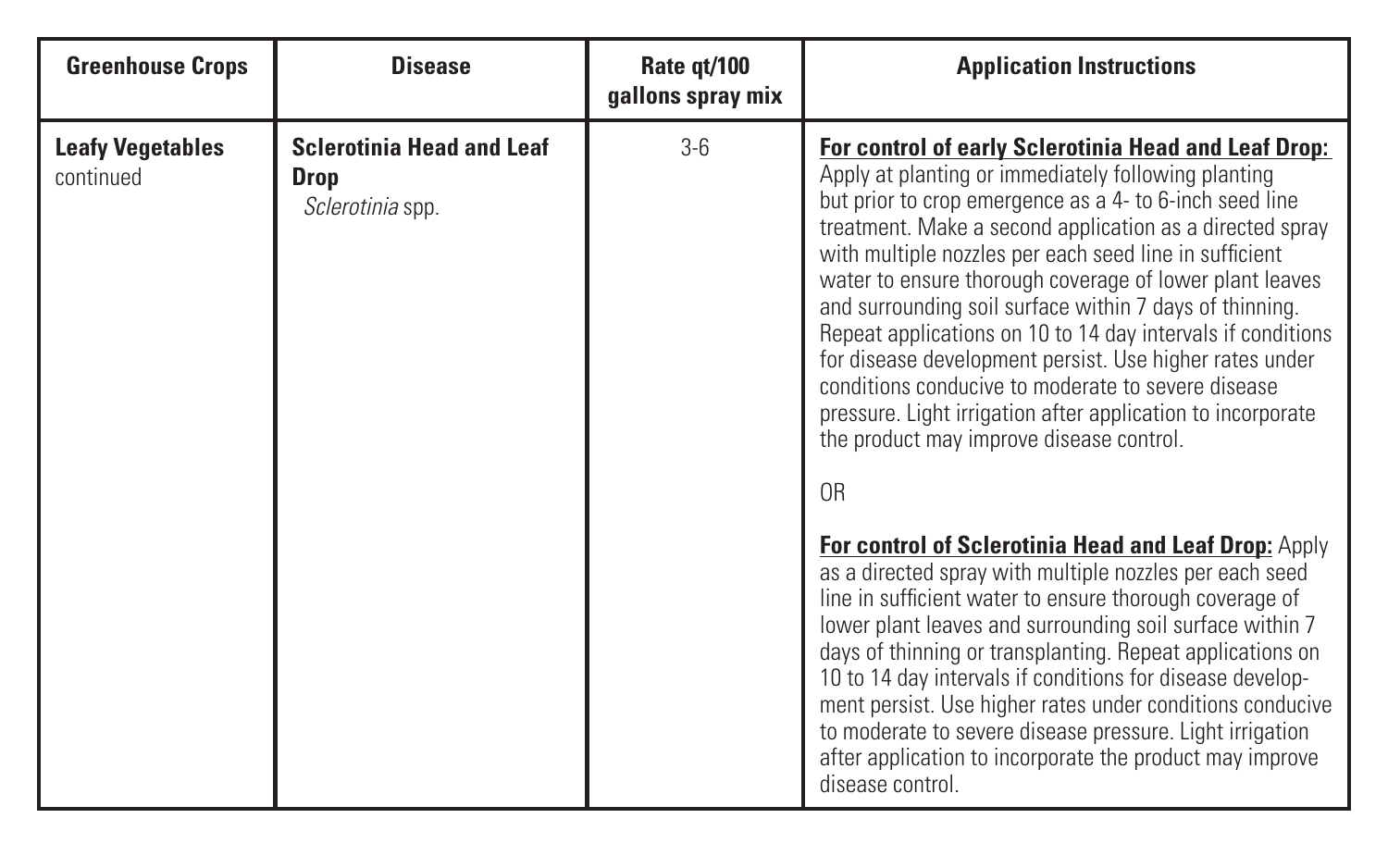| <b>Greenhouse Crops</b>                                                                              | <b>Disease</b>                                                                           | Rate gt/100<br>gallons spray mix | <b>Application Instructions</b>                                                                                                                                                                                                                                                                                              |
|------------------------------------------------------------------------------------------------------|------------------------------------------------------------------------------------------|----------------------------------|------------------------------------------------------------------------------------------------------------------------------------------------------------------------------------------------------------------------------------------------------------------------------------------------------------------------------|
| Root/Tuber<br>Carrot<br>Potato                                                                       | <b>Black Root Rot/</b><br><b>Black Crown Rot</b><br>Alternaria spp.                      | $3 - 6$                          | Begin application soon after emergence or transplant and<br>when environmental conditions are conducive to disease<br>development. Repeat on a 7 to 10 day interval or as<br>needed. Thorough coverage is essential.                                                                                                         |
| Sweet Potato<br><b>Beets</b><br>Ginger<br>Horseradish<br>Radish<br>Ginseng<br>Turnip and other root/ | <b>Bacterial Leaf Blight</b><br><b>Xanthomonas</b><br>campestris                         | $3 - 6$                          | Begin application soon after emergence or transplant and<br>when conditions are conducive to disease development.<br>Repeat on a 7 to 10 day interval or as needed. Use high<br>rates and shorter intervals when conditions are conducive<br>to rapid disease development. Thorough coverage is<br>essential.                |
| tuber crops                                                                                          | <b>Early Blight</b><br>Alternaria solani<br><b>Late Blight</b><br>Phytophthora infestans | $3 - 6$                          | For suppression, begin application soon after emergence<br>and when conditions are conducive to disease develop-<br>ment. Repeat on a 5 to 7 day interval or as needed.<br>For improved performance, use CEASE in a tank mix or<br>rotational program with other registered fungicides for<br>Early and Late Blight control. |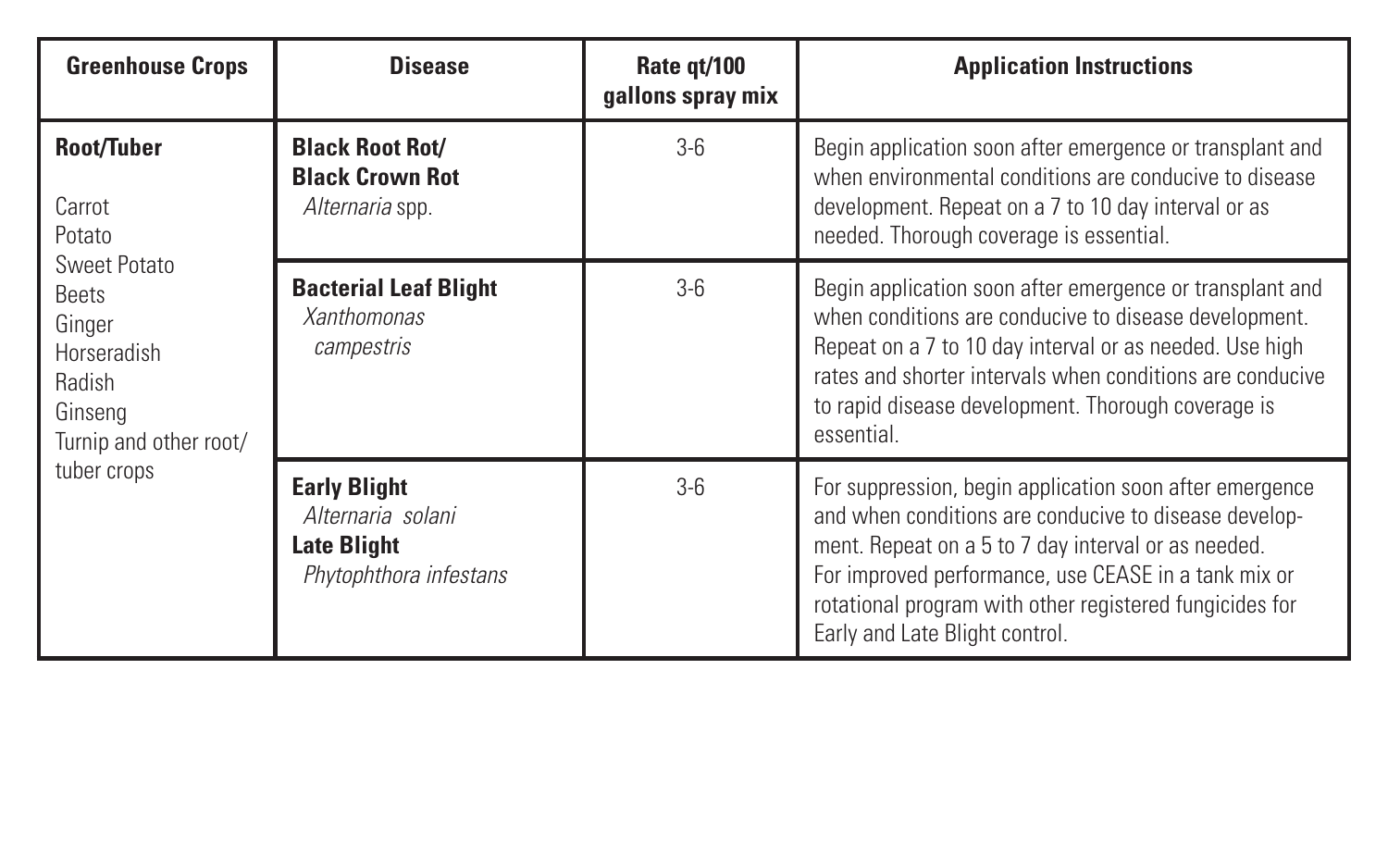| <b>Greenhouse Crops</b> | <b>Disease</b>                                                   | Rate gt/100<br>gallons spray mix | <b>Application Instructions</b>                                                                                                                                                                                                                 |
|-------------------------|------------------------------------------------------------------|----------------------------------|-------------------------------------------------------------------------------------------------------------------------------------------------------------------------------------------------------------------------------------------------|
| <b>Strawberry</b>       | <b>Anthracnose</b><br>Colletotrichum acutatum                    | $3-6$                            | <b>Anthracnose</b> – Begin application prior to disease devel-<br>opment and repeat on a 7 to 10 day interval or as needed.                                                                                                                     |
|                         | <b>Angular Leaf Spot</b><br>Xanthomonas fragariae                |                                  | <b>Angular Leaf Spot - Begin application when conditions</b><br>are conducive to disease development. Continue sprays<br>at 7 to 10 day intervals or as needed. Use high rates and                                                              |
|                         | <b>Botrytis</b><br>Botrytis cinerea                              |                                  | shorter intervals when conditions are conducive to rapid<br>disease development.                                                                                                                                                                |
|                         | <b>Gray Mold</b><br>Botrytis spp.                                |                                  | <b>Botrytis/Powdery Mildew - For suppression, begin</b><br>application at or before flowering and repeat on a 7 to 10<br>day interval or as needed through harvest.                                                                             |
|                         | <b>Powdery Mildew</b><br>Sphaerotheca macularis<br>Erysiphe spp. |                                  | <b>For all diseases</b> – For improved performance, use CEASE<br>in a tank mix or rotational program with other registered<br>fungicides.<br>Thorough coverage is essential.<br>CEASE may be applied up to and including the day of<br>harvest. |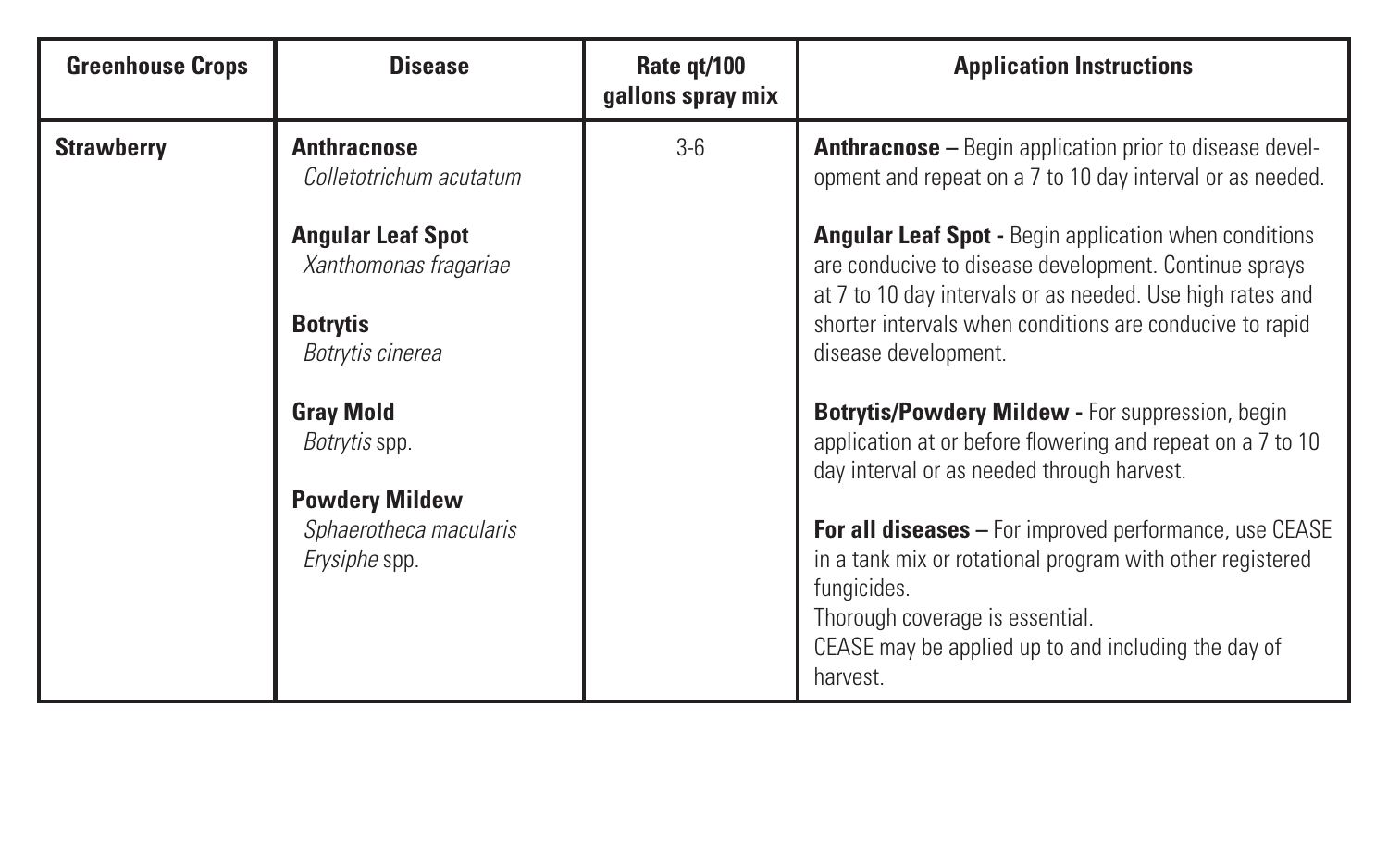#### **FOR USE ON ORNAMENTALS, TREES, SHRUBS, FLOWERS, BEDDING PLANTS, TROPICAL PLANTS (ORNAMENTALS - Poinsettia, Orchids, Dieffenbachia, Palms, Spathiphyllum, Rhaphiolepis, Aglaonema and FRUIT – Bananas, Mangos, Papaya), SEEDLINGS, CONIFERS -Agricultural, Commercial, and Reforestation.**

CEASE has a 0-Day PreHarvest Interval for all crops contained on this label. Under moderate to severe disease pressure, for improved performance, increase rates and reduce spray intervals or use CEASE in a tank mix or rotational program with other registered fungicides.

CEASE is a protectant fungicide for use indoors and outdoors for control of certain foliar diseases in the field, greenhouses (open or enclosed), interiorscape, and commercial landscapes, nurseries (open or enclosed), shade house environments, glasshouses, seedling production sites, forests, and forestry seedling production sites.

CEASE can be applied to ornamentals, trees, shrubs, flowers, annual and perennial bedding plants, potted flowers, cut flowers, tropical foliage, container grown trees and shrubs, forestry seedlings, and conifer production for reforestation purposes (greenhouses, shade houses, nurseries, indoors, outdoors, containers or field).

#### **PLANTS EVALUATED FOR PHYTOTOXICITY**

CEASE has been tested for phytotoxicity on the ornamental species listed below. Since it is impossible to test all of the species and cultivars listed on this label under all conditions, it is recommended that a small-scale preliminary trial be conducted to check for sensitivity before using this product on a large number of plants, using the product in accordance with all label use directions.

#### **TABLE OF PLANTS EVALUATED FOR PHYTOTOXICITY Annual and Perennial Flowering Plants:**

| Alvssum                  | Asters        | Azalea           | Begonia     | Calla lilv   | Chrysanthemum    |
|--------------------------|---------------|------------------|-------------|--------------|------------------|
| Cyclamen                 | Dianthus      | Dwarf Bee-Balm   | Easter lilv | Garden phlox | Geraniums        |
| Gerbera                  | Golden star   | Hvdrangea        | Impatiens   | Kalanchoe    | Linaria          |
| Lisianthus               | l obelia      | <b>Marigolds</b> | Orchids     | Pansies      | Petunia          |
| Poinsettia               | Portulaca     | Ranunculus       | Roses       | Salvia spp.  | Snapdragons      |
| Stock                    | Verbena spp.  | Vinca            | Violas      | Zinnias      |                  |
| <b>Tropical foliage:</b> |               |                  |             |              |                  |
| Aglaonema                | Dieffenbachia | Dracaena spp.    | English Ivv | Hibiscus     | Leatherleaf Fern |
| Spathiphyllum            |               |                  |             |              |                  |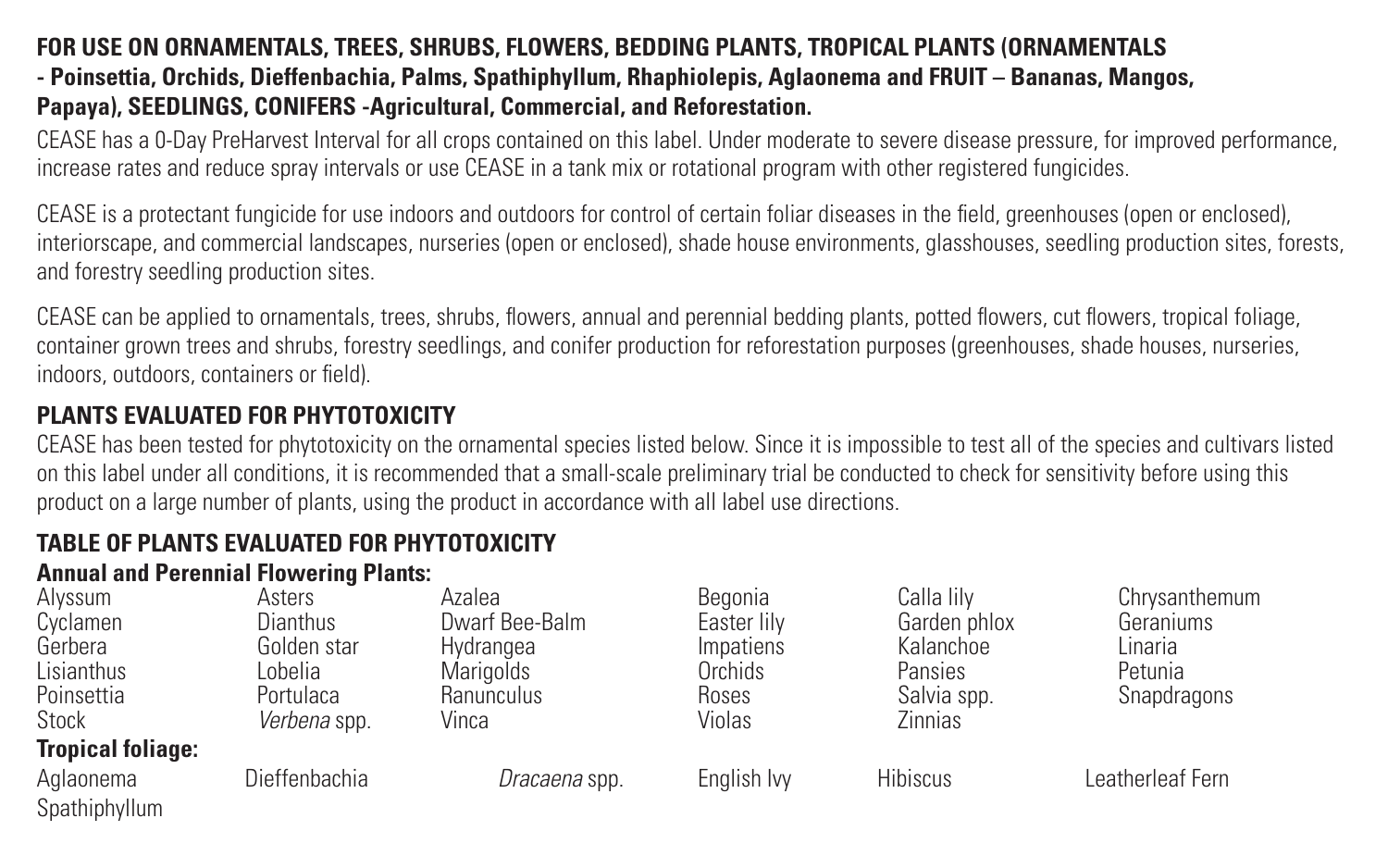#### **Trees and Shrubs:**

| Azalea         | Boxwood             | Crape myrtle | Doawood     | Gumbo azalea | Indian (India) Hawthorn |
|----------------|---------------------|--------------|-------------|--------------|-------------------------|
| Japanese maple | Ligustrum japonicum | Lilac        | Loropetalum | Photinia     | <b>Rhododendron</b>     |
| Rosaceae spp.  | Soft Touch Holly    | Spirea       |             |              |                         |

#### **Foliar Application Use on Ornamentals, Trees, Shrubs, Flowers, Bedding Plants, Tropical Plants, Seedlings, Conifers:**

**APPLICATION INSTRUCTIONS:** Apply CEASE at rates ranging from 2 to 8 quarts of product in 100 – 300 gallons of water per acre. Make applications on a 3 to 10 day schedule. Begin applications when conditions favor disease development prior to the onset of disease. Begin applications prior to or in the early stages of disease development.

Under normal conditions apply CEASE at a rate of 4 quarts of product per 100 – 300 gallons of spray solution per acre on a 7-day schedule. When conditions favor severe disease development shorten the spray interval or use a higher rate. Thorough coverage is essential for effective disease control. When more diluted or concentrated spray solutions are needed for the type of equipment being used, follow the "Use Rate Determination" section of this label. See application rate tables for more detailed application instructions.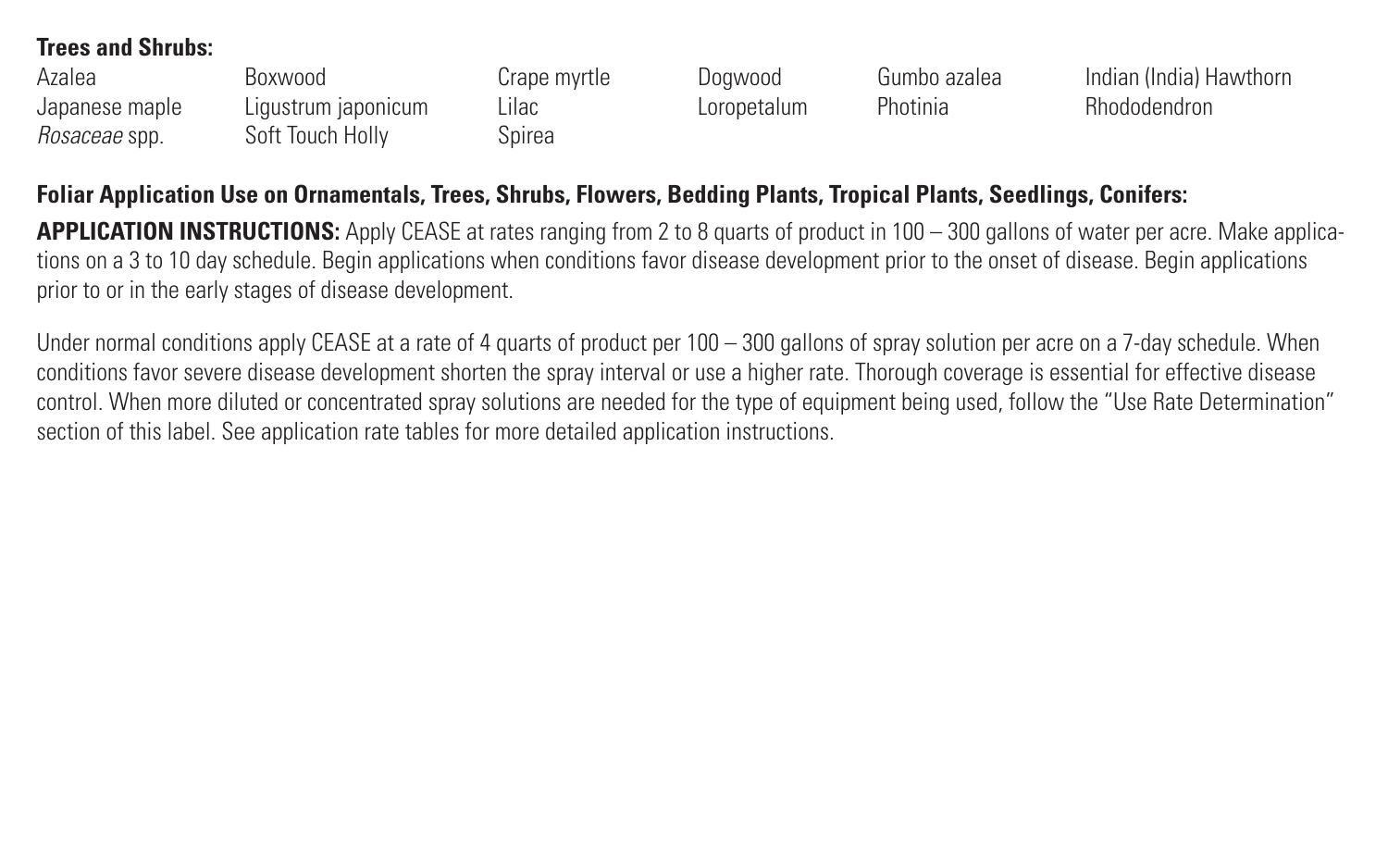**Application Rates for CEASE When Used as a Foliar Spray on Ornamentals, Trees, Shrubs, and Flowering Plants**

| Crops                                                                                                                                                            | <b>Disease</b>                                                                                                            | Rate gts./100 gal-<br>lons spray mix | <b>Application Instructions</b>                                                                                                                                                                                                                                                                                                                                                                                                                                                        |
|------------------------------------------------------------------------------------------------------------------------------------------------------------------|---------------------------------------------------------------------------------------------------------------------------|--------------------------------------|----------------------------------------------------------------------------------------------------------------------------------------------------------------------------------------------------------------------------------------------------------------------------------------------------------------------------------------------------------------------------------------------------------------------------------------------------------------------------------------|
| <b>Ornamentals</b><br>Trees, Shrubs,<br><b>Flowering Plants, and</b><br><b>Tropical Plants</b><br>Fields, Outdoors,<br>Indoors, Greenhouses,<br><b>Nurseries</b> | Anthracnose<br>Colletotrichum spp.<br><b>Bacteria</b><br>Erwinia spp.<br>Pseudomonas spp.<br>Xanthomonas spp.             | $2 - 8$                              | Indoors, Outdoors, Field, Greenhouse, Nursery Grown<br>Plants:<br>Apply CEASE at rates ranging from 2-8 quarts of<br>product in 100 - 300 gallons of water per acre.<br>Make applications on a 3- to 10-day schedule. Begin<br>applications when conditions favor disease development<br>prior to the onset of disease.                                                                                                                                                                |
| <b>Annuals</b><br><b>Perennials</b><br><b>Bedding plants</b><br><b>Potted flowers</b><br><b>Cut flowers</b><br><b>Foliage plants</b><br><b>Deciduous trees</b>   | <b>Black spot of rose</b><br>Diplocarpon rosea<br><b>Botrytis</b><br>Botrytis cinerea<br>Downy Mildew<br>Peronospora spp. |                                      | Under normal conditions apply CEASE at a rate of 4 gt<br>of product per 100 gallons of spray solution per acre<br>on a 7-day schedule. When conditions favor severe<br>disease development shorten the spray interval or use a<br>higher rate. Thorough coverage is essential for effective<br>disease control. When more diluted or concentrated<br>spray solutions are needed for the type of equipment<br>being used, follow the "Use Rate Determination" section<br>of this label. |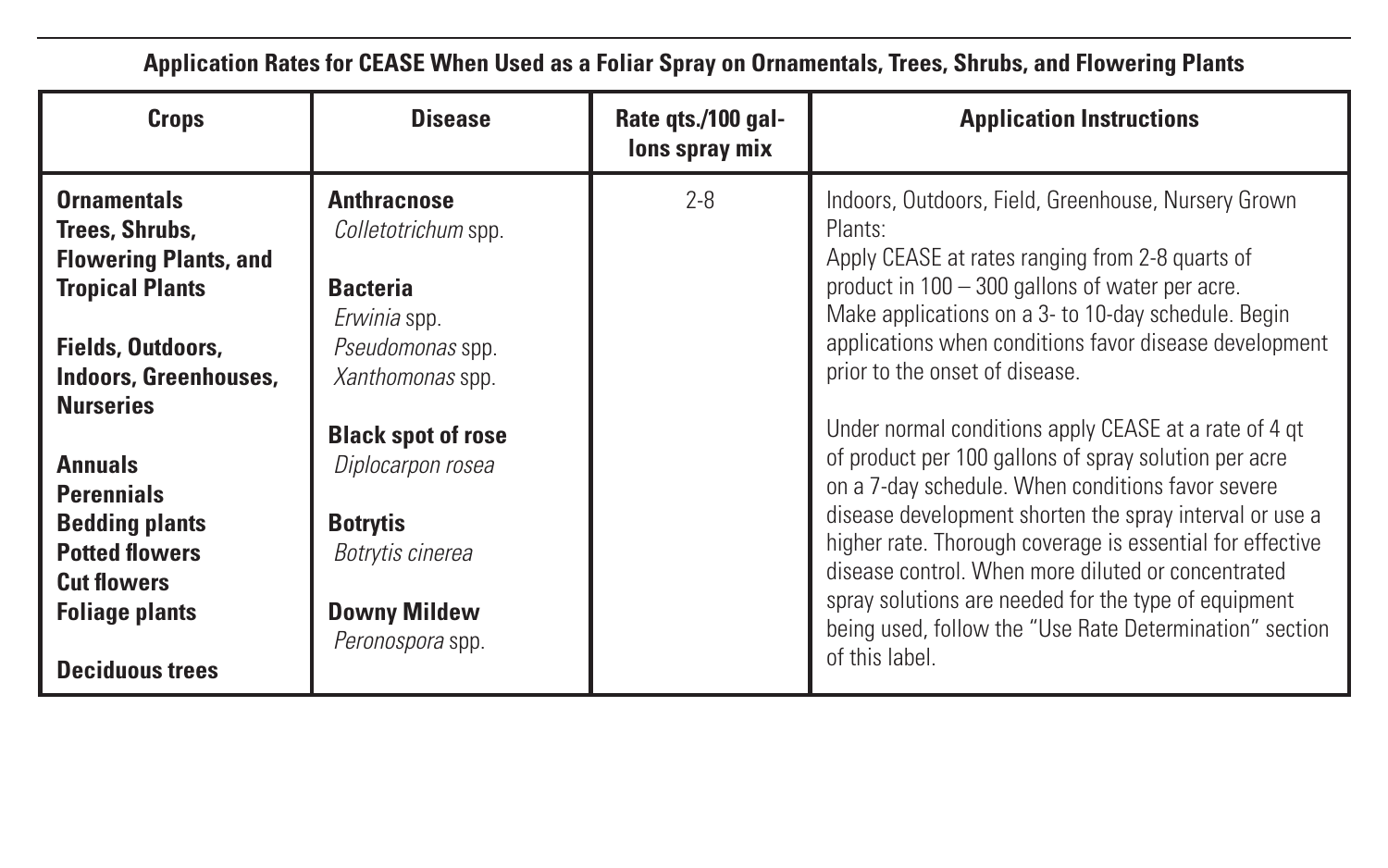| Crops                                                                                                                                          | <b>Disease</b>                                                                                                                                                                                                                                                                                        | Rate gts./100 gal-<br>lons spray mix | <b>Application Instructions</b>                                                                                                                                                                                                                                                                                                                                                                                                                                                                                                                                                                                                                                                                                                                                                                                   |
|------------------------------------------------------------------------------------------------------------------------------------------------|-------------------------------------------------------------------------------------------------------------------------------------------------------------------------------------------------------------------------------------------------------------------------------------------------------|--------------------------------------|-------------------------------------------------------------------------------------------------------------------------------------------------------------------------------------------------------------------------------------------------------------------------------------------------------------------------------------------------------------------------------------------------------------------------------------------------------------------------------------------------------------------------------------------------------------------------------------------------------------------------------------------------------------------------------------------------------------------------------------------------------------------------------------------------------------------|
| <b>Deciduous shrubs</b><br><b>Tropical foliage</b><br><b>Container grown plants</b><br><b>Conifer production for</b><br>reforestation purposes | Leaf spots<br>Alternaria spp.<br>Cercospora spp.<br>Entomosporium spp.<br>Helminthsporium spp.<br>Mvrothecium spp.<br>Septoria spp.<br>Powdery mildew<br>Erysiphe spp.<br>Oidium spp.<br>Podosphaera spp.<br>Sphaerotheca spp.<br>Phytophthora spp.<br>Rust<br>Puccinia spp.<br>Scab<br>Venturia spp. | $2 - 8$                              | Indoors, Outdoors, Field, Greenhouse, Nursery Grown<br>Plants:<br>Apply CEASE at rates ranging from 2-8 quarts of<br>product in 100 - 300 gallons of water per acre.<br>Make applications on a 3- to 10-day schedule. Begin<br>applications when conditions favor disease development<br>prior to the onset of disease.<br>Under normal conditions apply CEASE at a rate of 4 gt<br>of product per 100 gallons of spray solution per acre<br>on a 7-day schedule. When conditions favor severe<br>disease development shorten the spray interval or use a<br>higher rate. Thorough coverage is essential for effective<br>disease control. When more diluted or concentrated<br>spray solutions are needed for the type of equipment<br>being used, follow the "Use Rate Determination" section<br>of this label. |

#### **Post Harvest Dip Use on Cut Flowers/Buds:**

APPLICATION INSTRUCTIONS: For post-harvest dip applications on cut flower crops, dip cut flowers/buds in a solution containing 6 to 25 fl oz of CEASE in 10 gallons of water soon after cutting. Immerse flowers for a period sufficient to provide thorough contact between cut flower/bud and the treatment solution. Use higher rates under conditions of heavy disease pressure. See application rates tables for rates and application instructions.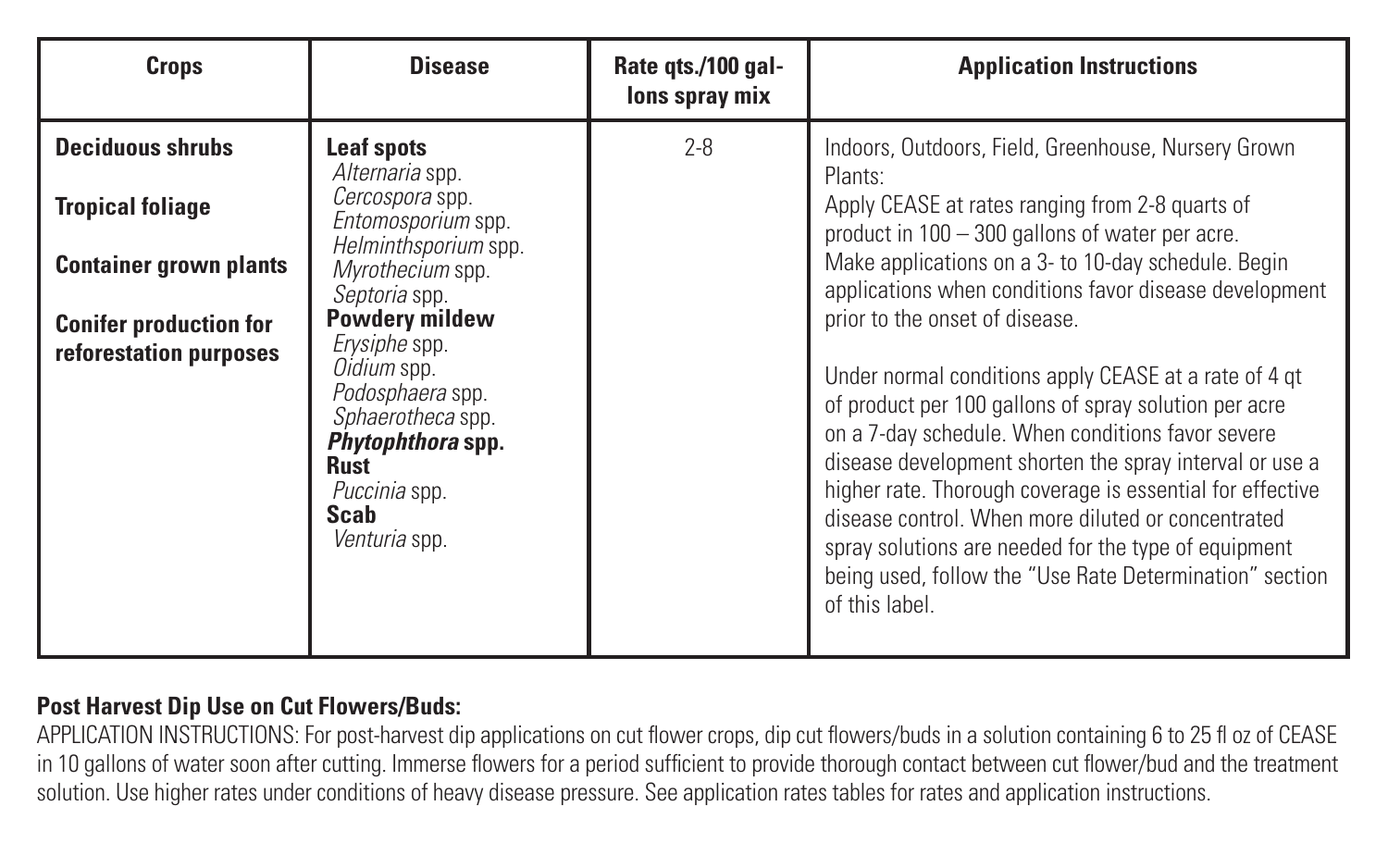#### **Application Rates for CEASE for Post-Harvest Dip on Cut Flowers/Buds**

| Crops              | <b>Disease</b>                                                                                                                                                                                                                     | Rate<br>fl oz/10 gallons | <b>Application Instructions</b>                                                                                                                                                                                                                                                                                    |
|--------------------|------------------------------------------------------------------------------------------------------------------------------------------------------------------------------------------------------------------------------------|--------------------------|--------------------------------------------------------------------------------------------------------------------------------------------------------------------------------------------------------------------------------------------------------------------------------------------------------------------|
| <b>Cut Flowers</b> | <b>Black spot of rose</b><br>Diplocarpon rosea<br><b>Botrytis</b><br>Botrytis cinerea<br><b>Downy Mildew</b><br>Peronospora spp.<br><b>Powdery Mildew</b><br>Erysiphe spp.<br>Oidium spp.<br>Podosphaera spp.<br>Sphaerotheca spp. | $6 - 25$                 | Dip cut flowers/buds in a solution containing 6 to 25 fl<br>oz of CEASE in 10 gallons of water soon after cutting.<br>Immerse flowers for a period sufficient to provide<br>thorough contact between cut flower/bud and the<br>treatment solution. Use higher rates under conditions<br>of heavy disease pressure. |

#### **Soil Drench Applications on Ornamentals, Trees, Shrubs, Flowers, Bedding Plants, Tropical Plants, Seedlings, Conifers, Fruits and Vegetables: Agricultural, Commercial, Residential Use, Interiorscapes, Indoors and Outdoors, Greenhouses, Glasshouses, Nuseries, (Open and Enclosed)**

CEASE is a broad spectrum biofungicide for the prevention, suppression and control of soil borne diseases on a wide range of annual and perennial bedding plants, potted flowers, foliage plants, deciduous trees and shrubs, fruits and vegetables and in conifer production. CEASE enhances germination and plant growth by suppressing diseases caused by *Rhizoctonia, Pythium, Fusarium* and *Phytophthora*.

**APPLICATION INSTRUCTIONS:** Mix 4 at to 8 at of CEASE with 100 gallons of water. Use higher application rates under conditions of heavy disease pressure. Apply finished mixture at a rate to thoroughly soak the growing media through the root zone as a drench or directed spray using hand held, mechanical or motorized spray equipment, or as a chemigation drench or directed spray using applicable sprinkler irrigation systems. Begin applications during or after seeding, sticking of cuttings or after transplanting to propagation beds, containers, pots or trays. Optimal performance is obtained with preventative treatments repeated every 21 – 28 days throughout the growing cycle. CEASE can be mixed with chemical fungicides registered for soil applications. See application rate tables for more detailed application instructions.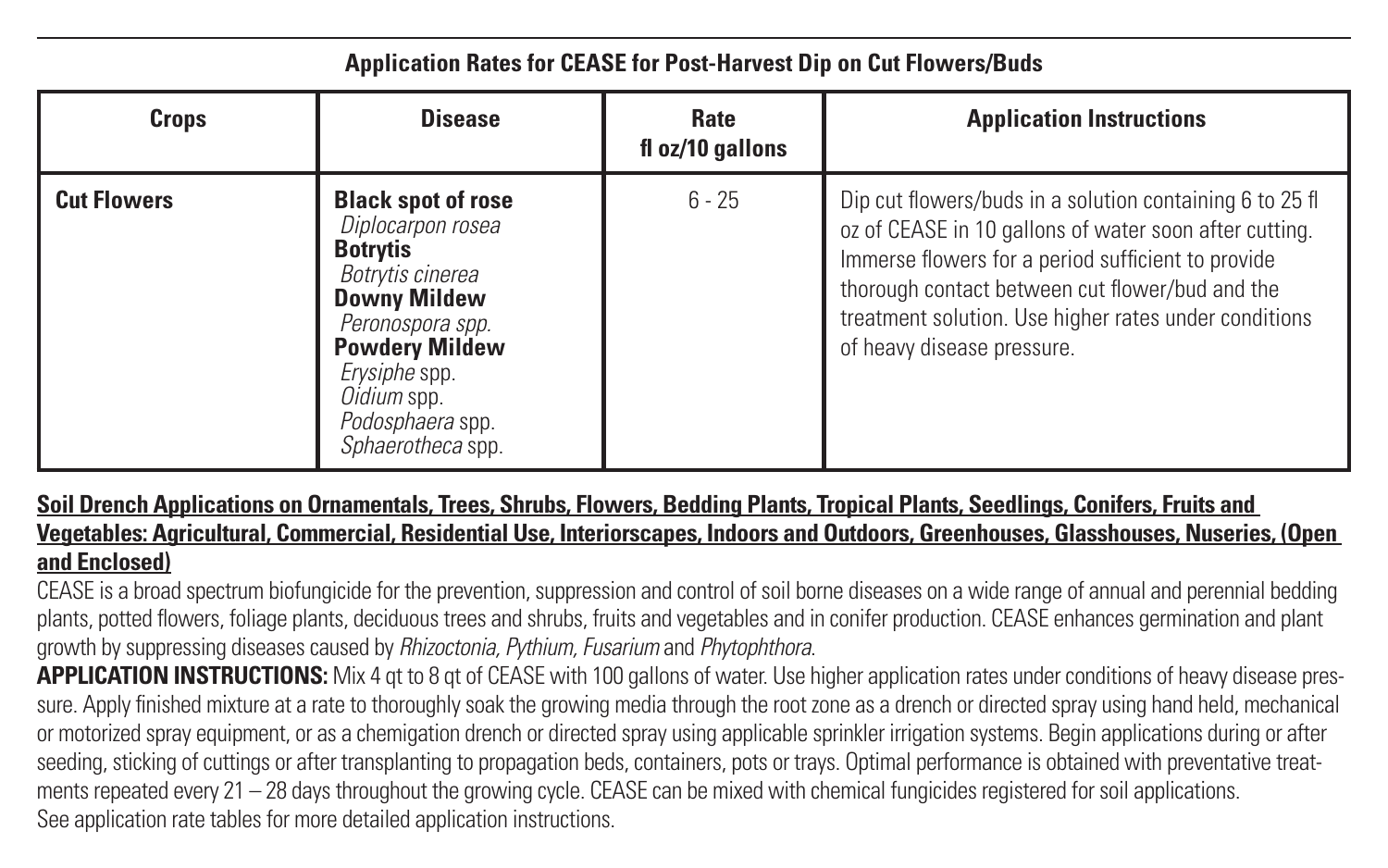| Crops                                                                                                   | <b>Disease</b>    | Rate gt/100<br>gallons spray mix | <b>Application Instructions</b>                                                                                                                                                                                  |  |
|---------------------------------------------------------------------------------------------------------|-------------------|----------------------------------|------------------------------------------------------------------------------------------------------------------------------------------------------------------------------------------------------------------|--|
| <b>Ornamentals</b><br><b>Trees</b>                                                                      | Rhizoctonia spp.  | $4 - 8$                          | Soil Drench Uses: Field, Interiorscape, Greenhouses,<br>Glasshouses, Shadehouses, Indoors/Outdoors, Open                                                                                                         |  |
| <b>Shrubs</b><br><b>Annuals</b>                                                                         | Pythium spp.      |                                  | And Enclosed Nurseries                                                                                                                                                                                           |  |
| <b>Perennials</b>                                                                                       | Fusarium spp.     |                                  | Mix 4 gt (128 fl oz) to 8 gt (256 fl oz) of CEASE with 100<br>gallons of water. Use higher application rates under                                                                                               |  |
| <b>Flowering plants</b><br><b>Tropical plants</b>                                                       | Phytophthora spp. |                                  | conditions of heavy disease pressure.                                                                                                                                                                            |  |
| <b>Bedding plants</b><br><b>Container plants</b><br><b>Potted plants</b><br><b>Foliage plants</b>       |                   |                                  | Apply finished mixture at a rate to thoroughly soak<br>the growing media through the root zone as a drench<br>or directed spray using hand held, mechanical or<br>motorized spray equipment, or as a chemigation |  |
| <b>Deciduous trees</b><br><b>Deciduous shrubs</b>                                                       |                   |                                  | drench or directed spray using applicable sprinkler<br>irrigation systems. Begin applications during or after<br>seeding, sticking of cuttings or after transplanting to                                         |  |
| <b>Forestry Seedlings</b>                                                                               |                   |                                  | propagation beds, containers, pots or trays. Optimal                                                                                                                                                             |  |
| <b>Fruits, Vegetables</b><br>and other crops grown in<br>greenhouses and open and<br>enclosed nurseries |                   |                                  | performance is obtained with preventative treatments<br>repeated every $21 - 28$ days throughout the growing<br>cycle. CEASE can be mixed with chemical fungicides<br>registered for soil applications.          |  |

**Application Rates for CEASE When Used as a Soil Drench in Field, Interiorscape, Greenhouses, Glasshouses, Shadehouses, or Nurseries (Outdoors and Indoors), Open or Enclosed**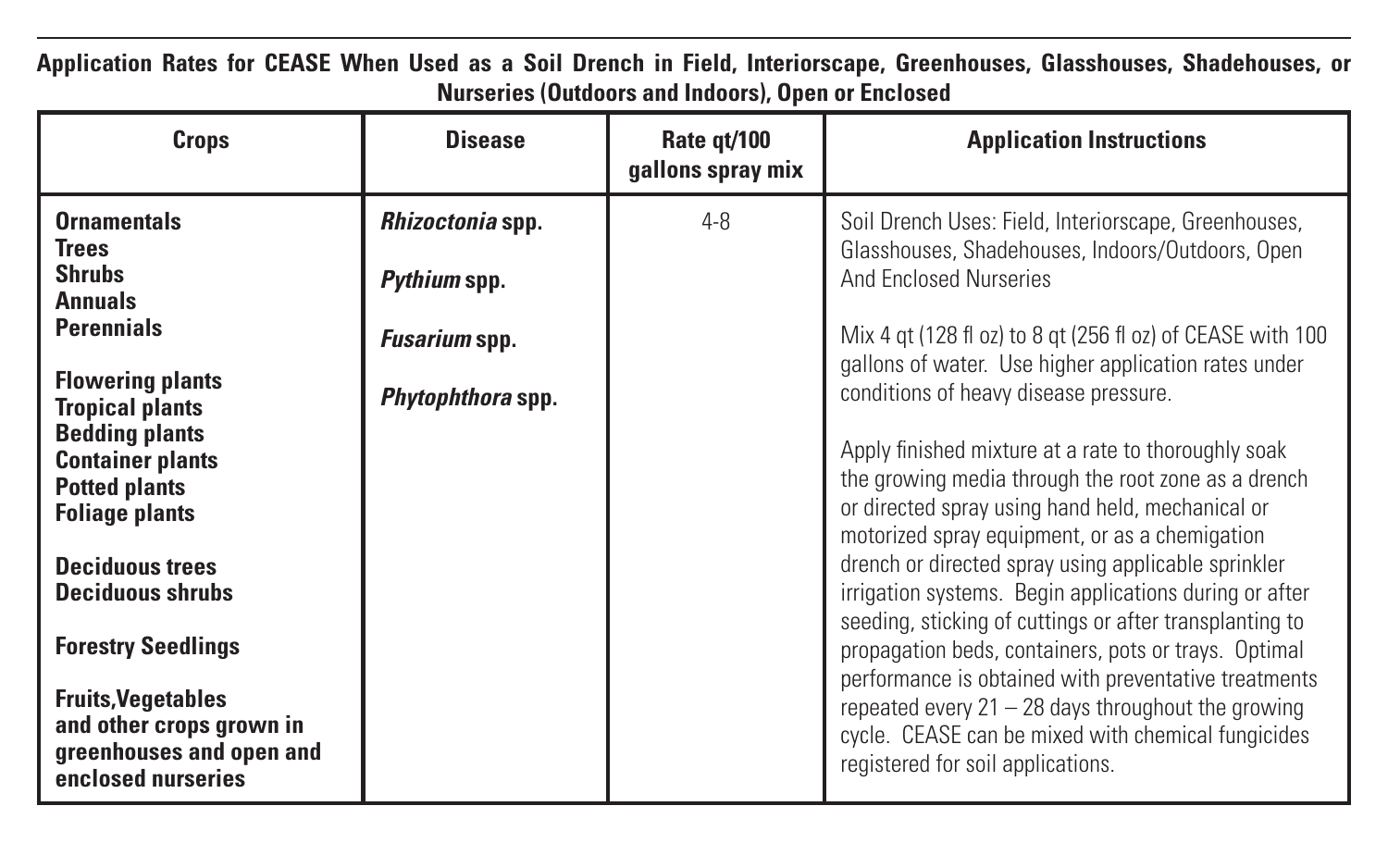#### **STORAGE AND DISPOSAL**

Do not contaminate water, food, or feed by storage and disposal.

**PESTICIDE STORAGE:** Store in a dry area inaccessible to children. Store in original containers only. Keep container closed when not in use.

**PESTICIDE DISPOSAL:** To avoid wastes, use all material in this container by application according to label directions. If wastes cannot be avoided, offer remaining product to a waste disposal facility or disposal program (often such programs are run by state or local governments or by industry.)

#### **CONTAINER DISPOSAL:**

#### **For 1.0-gallon, 2.5-gallon, 3-gallon, or 5-gallon plastic containers –**

Nonrefillable container. Do not reuse or refill this container.

Triple rinse container (or equivalent) promptly after emptying. Triple rinse as follows: Empty the remaining contents into application equipment or mix tank and drain for 10 seconds after the flow begins to drip. Fill the container ¼ full with water and recap. Shake for 10 seconds. Pour rinsate into application equipment or a mix tank or store rinsate for later use or disposal. Drain for 10 seconds after the flow begins to drip. Repeat this procedure two more times. Then offer for recycling, if available, or puncture and dispose of in a sanitary landfill or by incineration. Do not burn, unless allowed by state and local ordinances. If burned, stay out of smoke.

**For 30-gallon plastic containers** - Nonrefillable container. Do not reuse or refill this container. Triple rinse container (or equivalent) promptly after emptying. Triple rinse as follows: Empty the remaining contents into application equipment or mix tank. Fill the container ¼ full with water. Replace and tighten closures. Tip container on its side and roll it back and forth, ensuring at least one complete revolution, for 30 seconds. Stand the container on its end and tip it back and forth several times. Empty rinsate into application equipment or a mix tank or store rinsate for later use or disposal. Repeat this procedure two more times. Then offer for recycling if available, or puncture and dispose of in a sanitary landfill or by incineration. Do not burn, unless allowed by state and local ordinances. If burned, stay out of smoke.

**For 110-gallon or larger returnable mini-bulk containers** – Return empty container for reuse. Refillable container. Refill this container with pesticide only. Do not reuse this container for any other purpose. Cleaning the container before final disposal is the responsibility of the person disposing of the container. Cleaning before refilling is the responsibility of the refiller. To clean the container before final disposal, empty the remaining contents from this container into application equipment or mix tank. Fill the container about 10 percent full with water. Agitate vigorously or recirculate water with the pump for 2 minutes. Pour or pump rinsate into application equipment or rinsate collection system. Repeat this rinsing procedure two more times. Then offer for recycling if available, or puncture and dispose of in a sanitary landfill or by incineration. Do not burn, unless allowed by state and local ordinances. If burned, stay out of smoke.